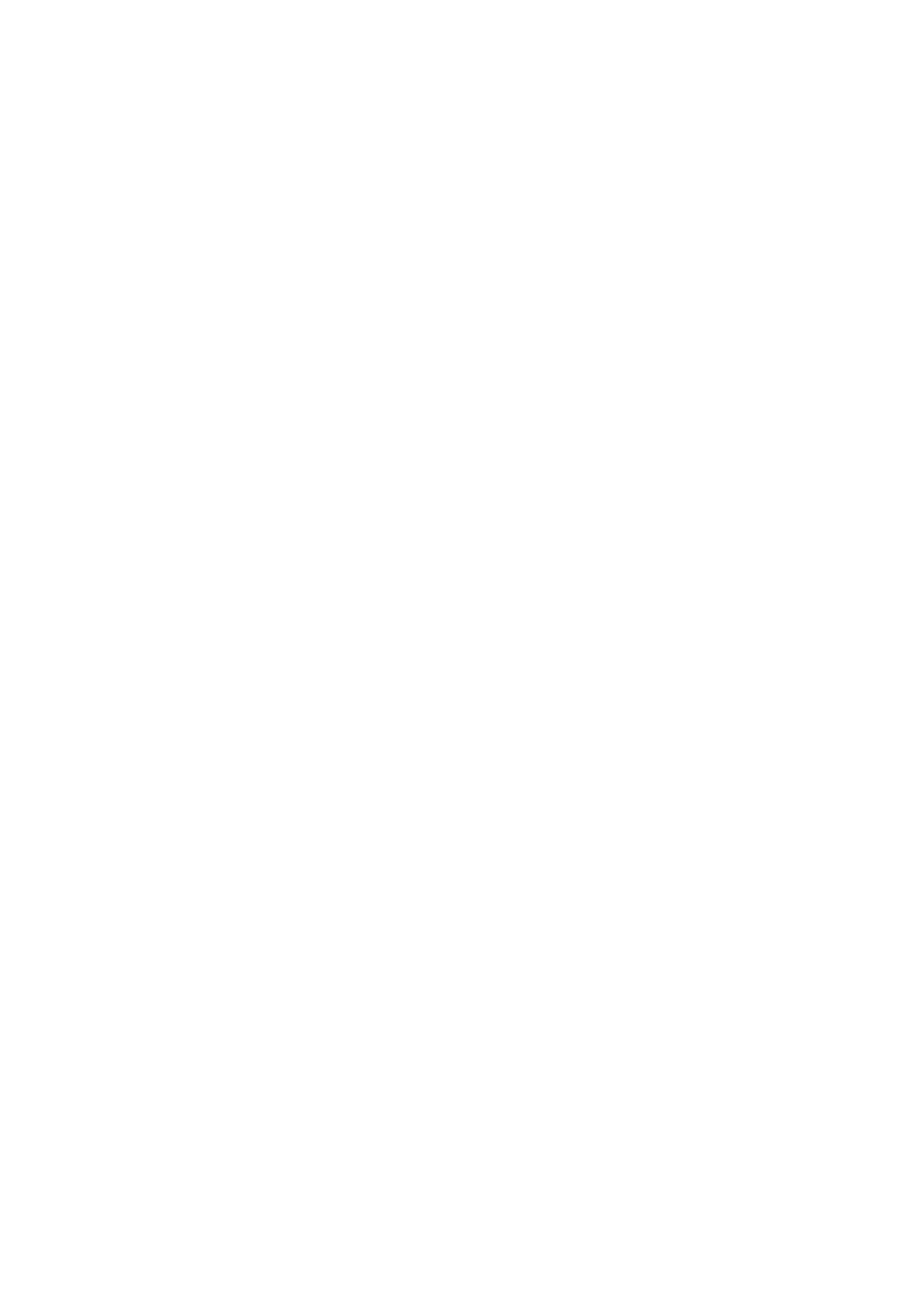# **Nursing and Midwifery Council**

# **Fitness to Practise Annual Report 1 April 2009 to 31 March 2010**

**Presented to Parliament pursuant to Article 50(2) of the Nursing and Midwifery Order 2001, as amended by the Nursing and Midwifery (Amendment) Order 2008** 

**June 2011 London: The Stationery Office £6.00**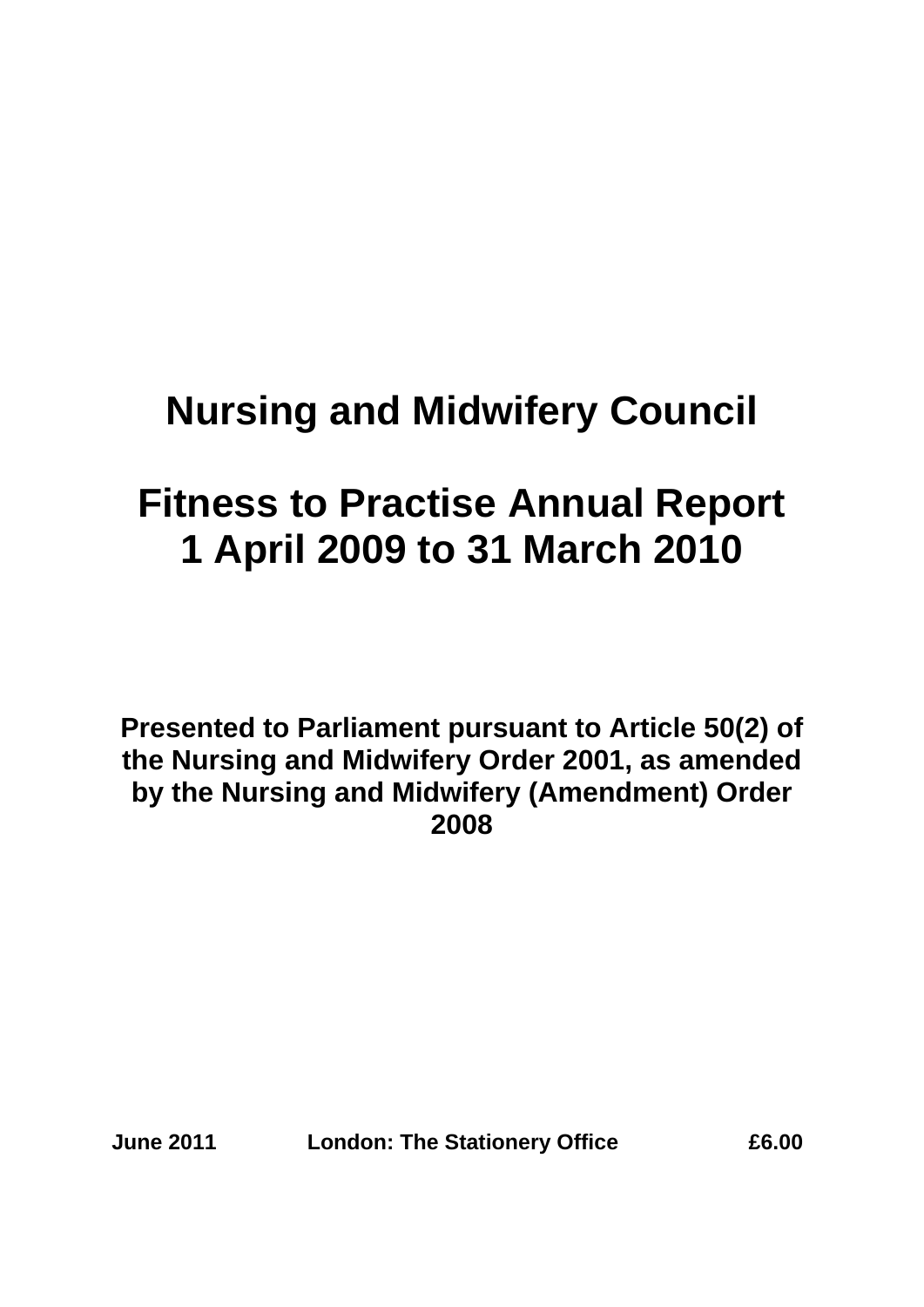#### **© Nursing and Midwifery Council (2011)**

The text of this document (this excludes, where present, the Royal Arms and all departmental and agency logos) may be reproduced free of charge in any format or medium providing that it is reproduced accurately and not in a misleading context

The material must be acknowledged as Nursing and Midwifery Council copyright and the document title specified. Where third party material has been identified, permission from the respective copyright holder must be sought.

Any enquiries regarding this publication should be sent to the Nursing and Midwifery Council (Governance section), 23 Portland Place, London W1B 1PZ.

This publication is available for download at www.official-documents.gov.uk. This document is also available from our website at www.nmc-uk.org

ISBN: 9780108510700

Printed in the UK by The Stationery Office Limited on behalf of the Controller of Her Majesty's Stationery Office

ID: P002439989 07/11

Printed on paper containing 75% recycled fibre content minimum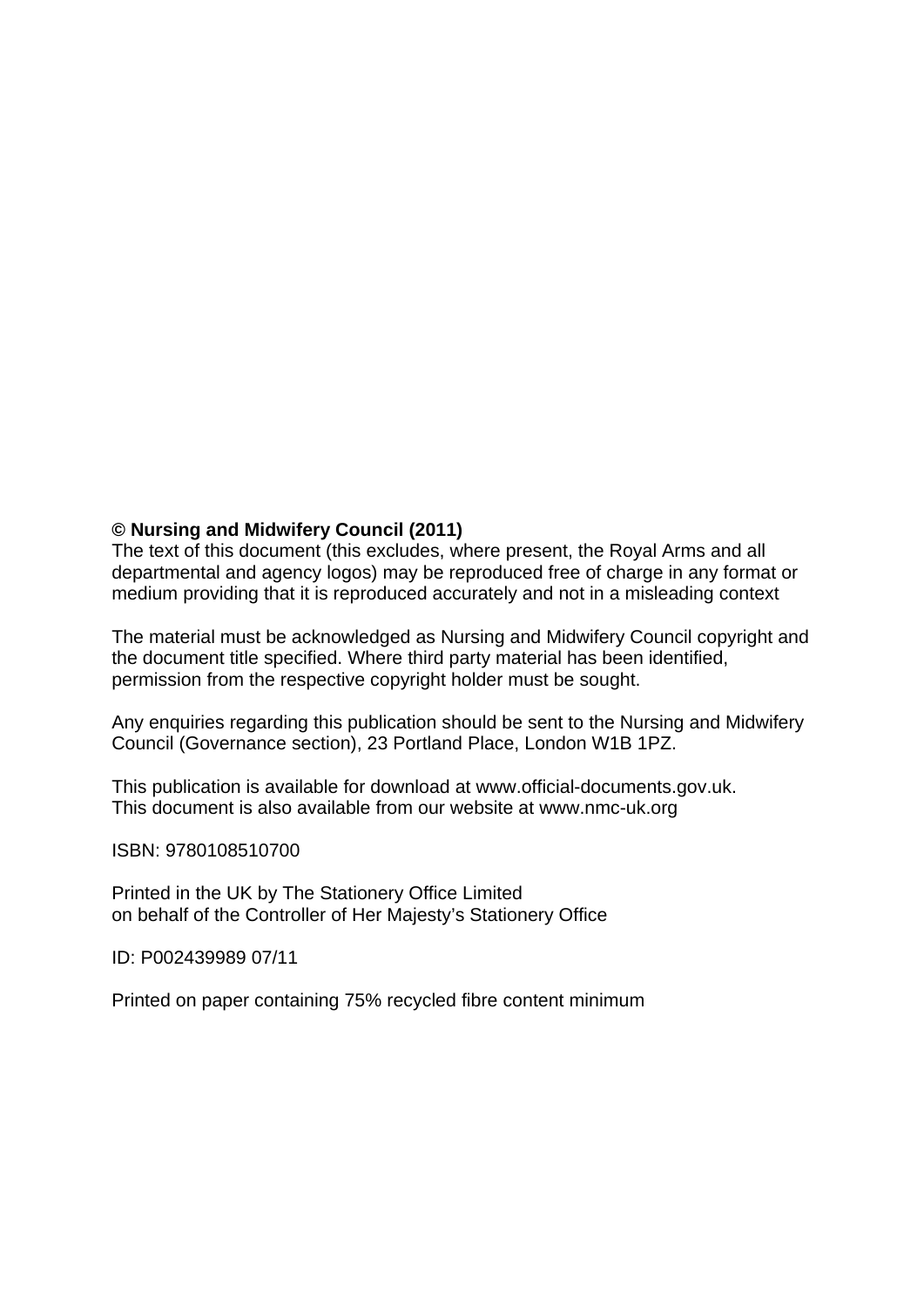# Fitness to Practise annual report<br>1 April 2009 to 31 March 2010

# **Contents**

| What if the incident occurred abroad or when the person was not registered? 6 |
|-------------------------------------------------------------------------------|
|                                                                               |
|                                                                               |
|                                                                               |
|                                                                               |
|                                                                               |
|                                                                               |
|                                                                               |
|                                                                               |
|                                                                               |
|                                                                               |
|                                                                               |
|                                                                               |
|                                                                               |
|                                                                               |
|                                                                               |
|                                                                               |
|                                                                               |
|                                                                               |
|                                                                               |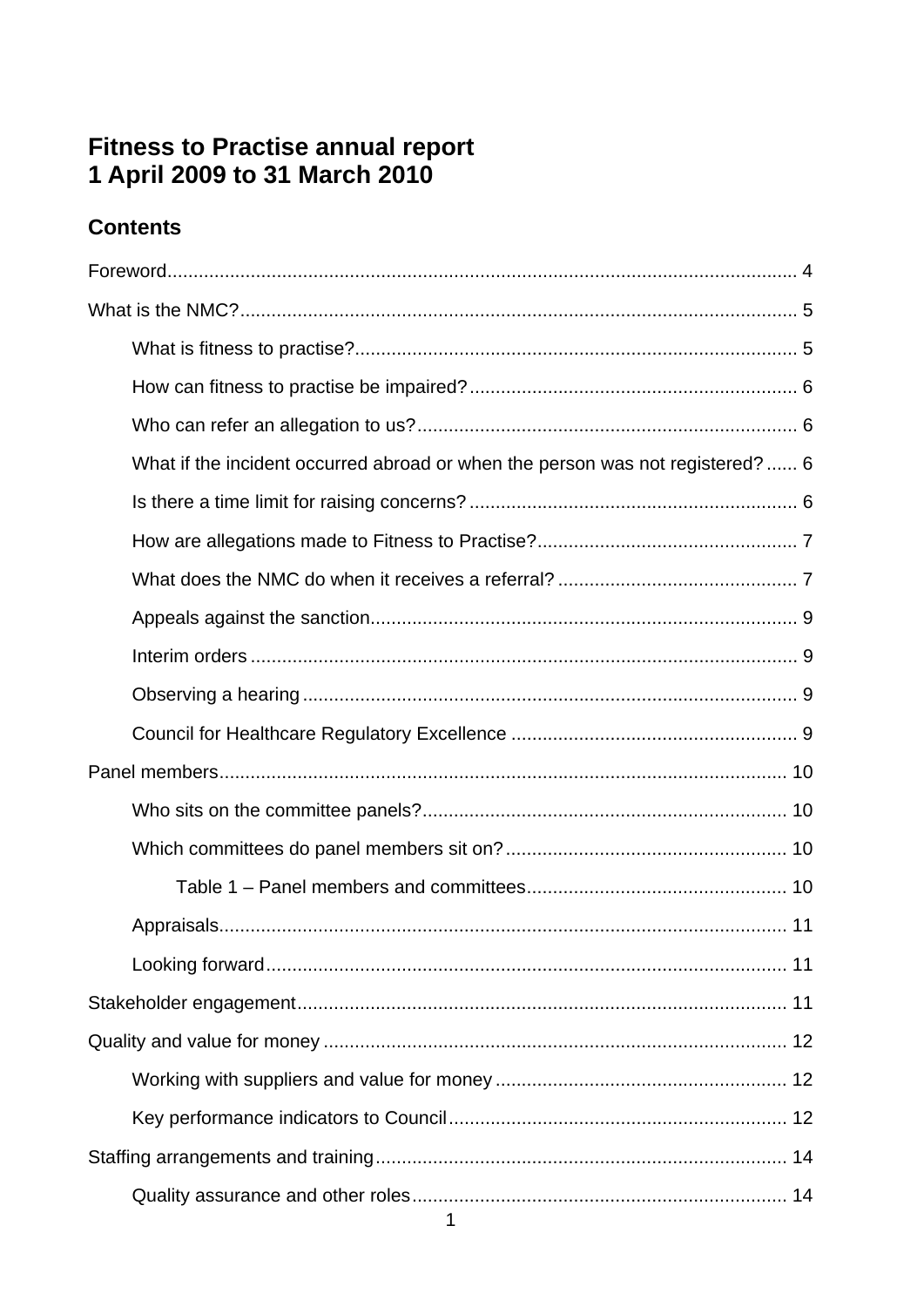| Table 4 - Cautions, conditions of practice and suspension orders  16 |  |
|----------------------------------------------------------------------|--|
|                                                                      |  |
|                                                                      |  |
|                                                                      |  |
|                                                                      |  |
|                                                                      |  |
|                                                                      |  |
|                                                                      |  |
|                                                                      |  |
|                                                                      |  |
|                                                                      |  |
|                                                                      |  |
|                                                                      |  |
|                                                                      |  |
|                                                                      |  |
|                                                                      |  |
|                                                                      |  |
|                                                                      |  |
|                                                                      |  |
|                                                                      |  |
| Table 18 – Conduct and Competence Committee's interim orders 23      |  |
|                                                                      |  |
|                                                                      |  |
|                                                                      |  |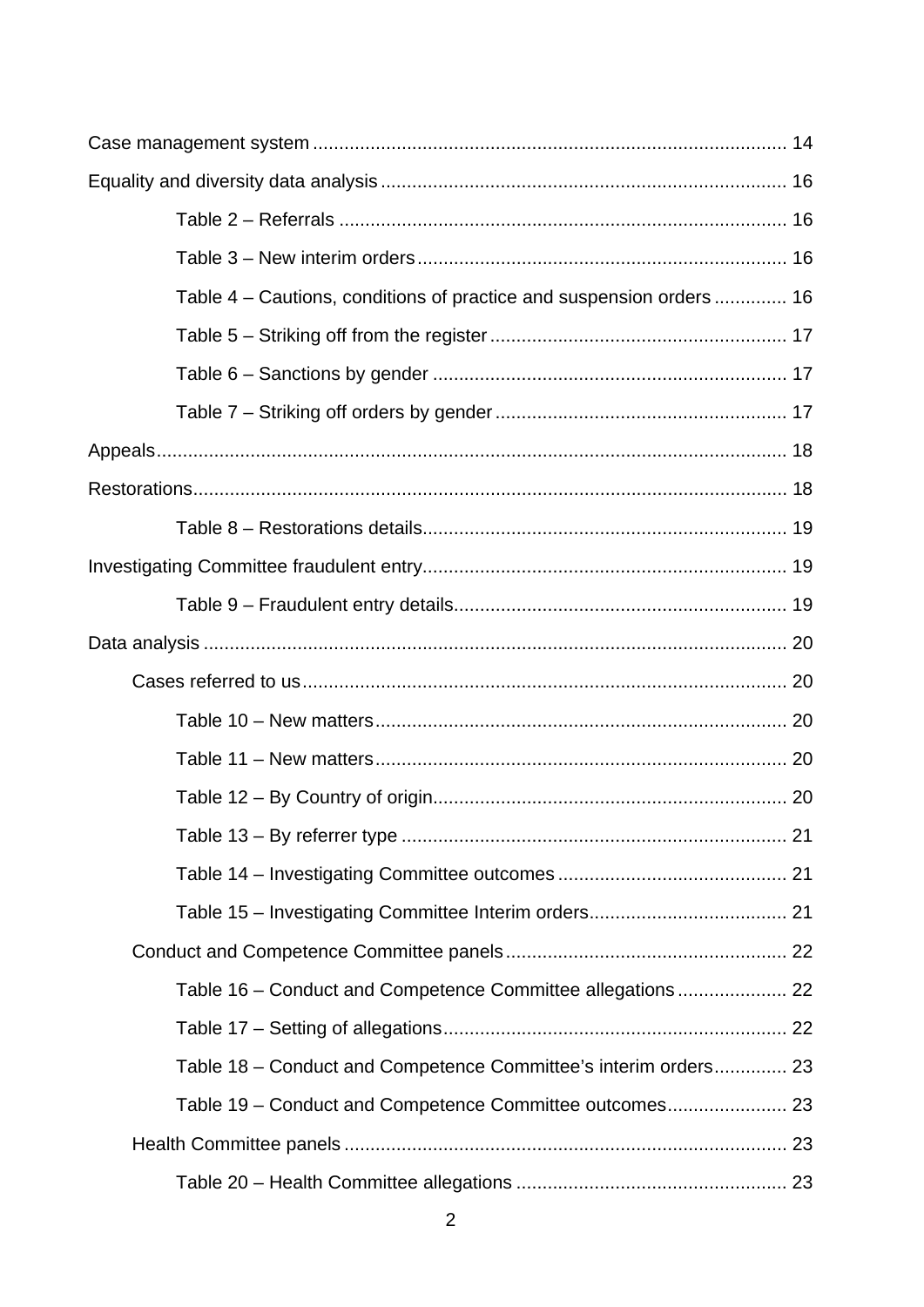| Table 22 - Health Committee outcomes: Total number of cases considered |  |
|------------------------------------------------------------------------|--|
|                                                                        |  |
|                                                                        |  |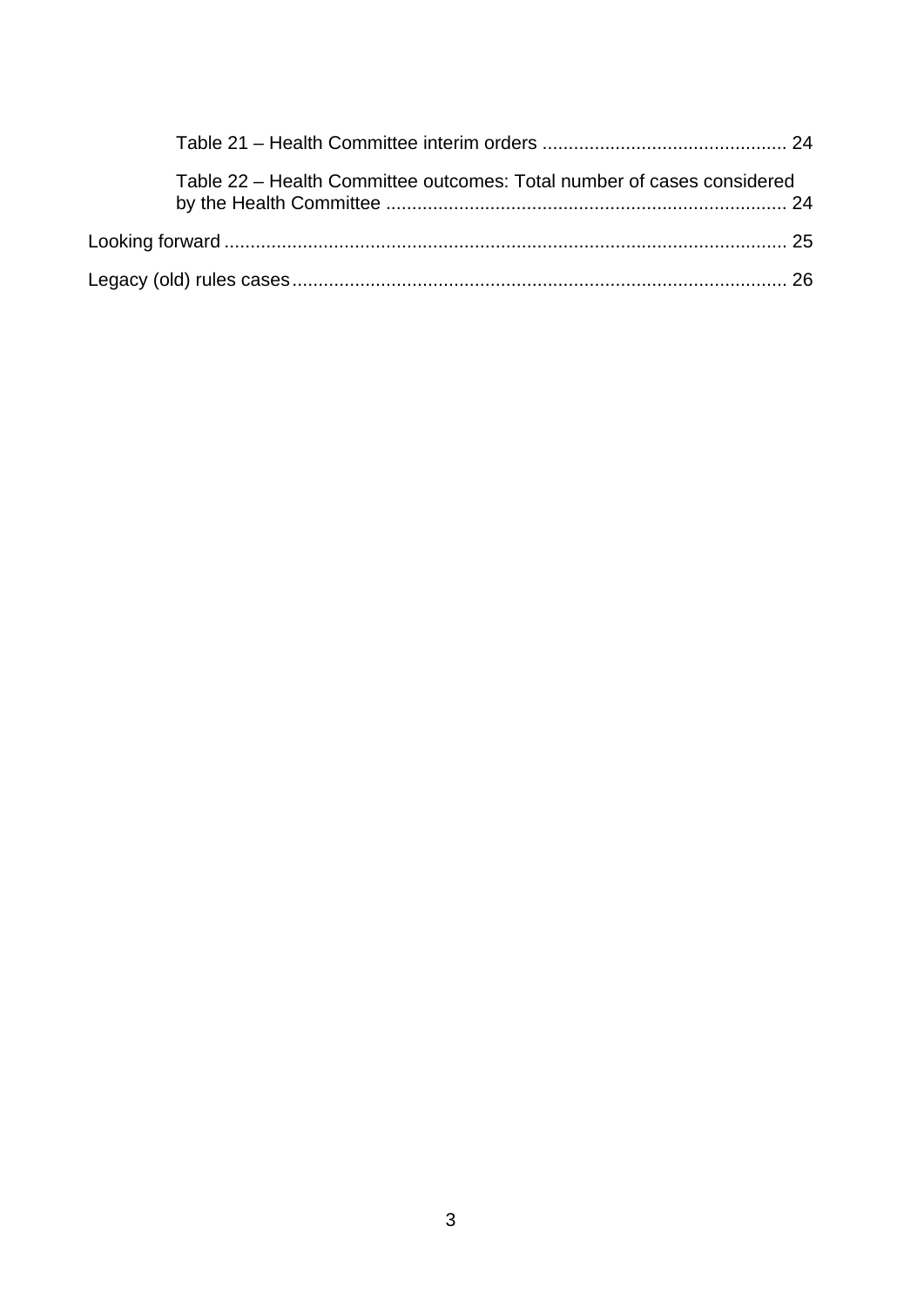# **Foreword**

The Nursing and Midwifery Council registers almost 670,000 nurses and midwives working in the UK. The vast majority act in accordance with the code and consistently meet the high standards expected by the public. Less than 0.2 percent of registered nurses and midwives have their conduct investigated through Fitness to Practise (FtP) hearings. However, when this does happen, they can be assured that the investigation will take place according to the processes determined by the Nursing and Midwifery Order 2001 and the Fitness to Practise Rules.

Despite the very small percentage of nurses and midwives who are referred to us, Fitness to Practise (FtP) is the largest directorate in the NMC and the largest area of expenditure.

2009-2010 was a challenging year for the FtP directorate. The electronic case management system, which has been designed to ensure that the progression of cases happens in accordance with due process, was delayed due to the complex nature of case progression.

Over 600 more cases were investigated in 2009-2010 than in the previous year and over 100 more cases were considered by the Conduct and Competence panel than the previous year. This demonstrates our determination to reduce the backlog of cases, which we have done consistently across the year. We have also continued to improve our processes by recruiting additional staff and ensuring that they are trained to deliver the highest level of service.

We are committed to continual improvement of our services, ensuring that all registered nurses and midwives are fit to provide safe and effective nursing care**,** and that the public know what to do when they feel the care they receive has not been of a satisfactory standard. We will continue to work with employers in order to ensure that they are aware of their responsibilities in ensuring that their employees comply with the code**.**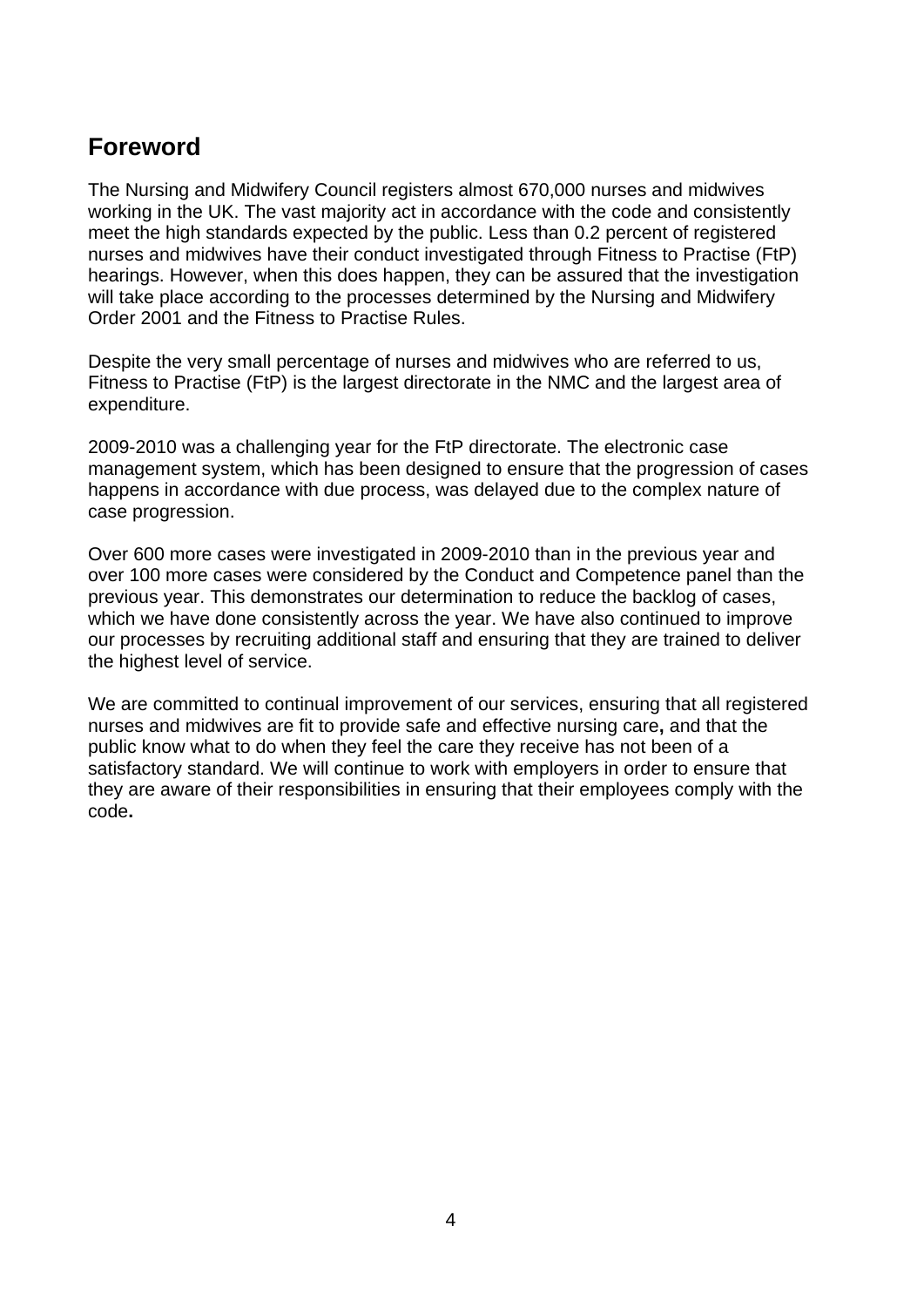# **What is the NMC?**

The Nursing and Midwifery Council exists to safeguard the health and wellbeing of the public.

- We register all nurses and midwives and ensure that they are properly qualified and competent to work in the UK.
- We set the standards of education, training and conduct that nurses and midwives need to deliver high quality healthcare consistently throughout their careers.
- We ensure that nurses and midwives keep their skills and knowledge up to date and uphold the standards of their professional code.
- We ensure that midwives are safe to practise by setting rules for their practice and supervision.
- We have fair processes to investigate allegations made against nurses and midwives that their fitness to practise may be impaired.

#### **What is fitness to practise?**

We describe fitness to practise as a person's suitability to be on the register without restrictions.

Suitability to be on the register without restrictions includes:

- achieving the standards of proficiency required for entry to and maintenance on the register
- the maintenance of good health and good character to enable safe and effective practice
- adherence to the principles of good practice set out in the code and other quidance provided by the Council

We investigate and, if necessary, take action on substantiated allegations that a nurse or midwife's fitness to practise is impaired (they will not be proven until a committee decides they are).

We receive many complaints about nurses and midwives that do not concern their fitness to practise. When we turn away these complaints, we are not saying they are unjustified or we do not believe them; it is simply that the issues raised do not concern the nurse or midwife's fitness to practise. Often the employer or some other authority can and should resolve these complaints. We cannot act as a form of appeal for people who have been disappointed by the outcome of a local complaints procedure.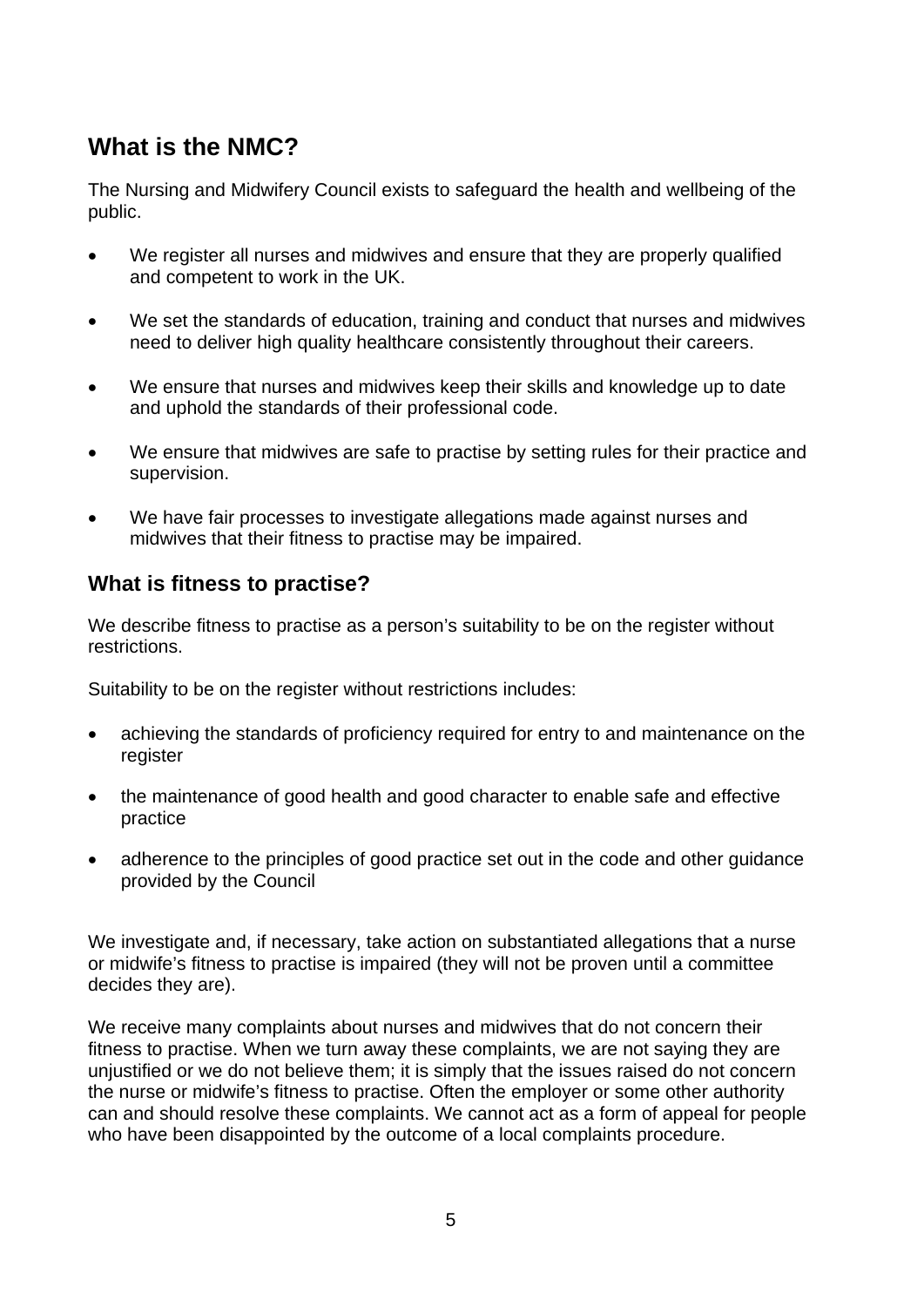### **How can fitness to practise be impaired?**

We are concerned only with allegations that fitness to practise is impaired by:

- misconduct
- lack of competence
- a conviction or caution for a criminal offence
- physical or mental health
- a finding of impairment by another health or social care regulator
- a barring by the Independent Barring Board in England or Wales or Northern Ireland or inclusion in the children's list or adults' list in Scotland (not yet in force).

Failure to comply with the standards set out in the code does not automatically mean that the nurse or midwife's fitness to practise is impaired.

## **Who can refer an allegation to us?**

Anyone can refer an allegation to us about a nurse or midwife's fitness to practise. Some people are under a legal or professional duty to refer nurses or midwives to us: for example, the police are required to report nurses and midwives who have been convicted or cautioned for a criminal offence.

#### **What if the incident occurred abroad or when the person was not registered?**

We can consider allegations about conduct or performance that occurred outside the UK or when the nurse or midwife was not registered.

#### **Is there a time limit for raising concerns?**

There is no time limit for referring an allegation about fitness to practise but we encourage early referral. This is because it can be difficult to trace witnesses and supporting evidence about events that occurred long ago.

We recommend that employers should refer cases to us when their internal procedures have finished. If internal procedures have to be suspended for a lengthy period, the referral should be made at the point when the procedures are suspended. However where there is an immediate risk to the public, employers should make an immediate referral in order that an interim order (which can result in immediate suspension by the NMC) can be considered.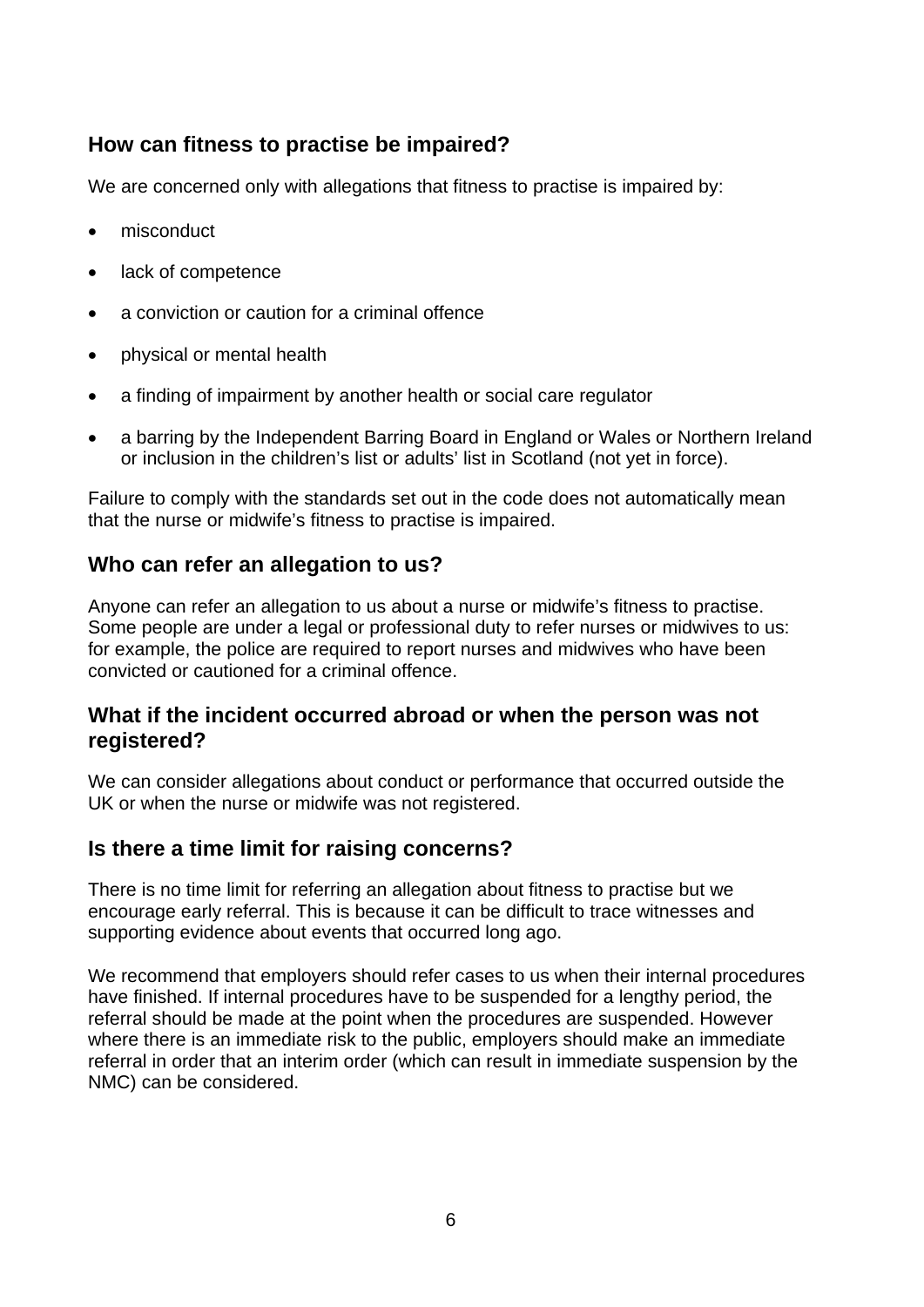#### **How are referrals made to Fitness to Practise?**

Referrals should be made in writing. We accept referrals in forms that we can transcribe if writing is difficult for the referrer. We will arrange for translation of any referral not made in English.

We need the referrer (person making the allegation) to:

- tell us their name and postal address
- clearly identify the nurse or midwife concerned
- give a clear account of the alleged incidents or behaviour leading to the referral
- give us any relevant documents or other evidence they may have that supports their allegation.

Leaflets for employers and members of the public are available on our website, as are the forms that can be used to make the referral.

#### **What does the NMC do when it receives a referral?**

First, our triage team assesses the referral to make sure it identifies a nurse or midwife on our register and that the allegation does concern the person's fitness to practise. Sometimes the triage team will ask the referrer for more information so that we can deal with the case. The triage team can close referrals that are not about people on our register or are not about fitness to practise.

Next, we assign the case to a named caseworker who prepares the case to go to a panel of the Investigating Committee. (Cases of conviction resulting in a custodial sentence go direct to the Conduct and Competence Committee). The caseworker informs the nurse or midwife about the referral and invites them to send a written response to the committee.

**Investigating Committee** panels consider all the information sent in by both the referrer and the nurse or midwife. Their role is to decide whether there is a case to answer. The panels may ask for some investigations to be carried out to help them decide this question – for example, they may ask for a lawyer's investigation to collect statements and documentary evidence. In cases where a nurse or midwife's health may be impaired, the panel may ask the person to undergo medical testing or examination.

If a panel decides there is no case to answer, the matter is closed. The panel may decide to keep a record of the case for three years so that it can be re-opened if another referral comes in.

If a panel decides there is a case to answer, it can mediate between the parties concerned or refer the case to the Conduct and Competence Committee or the Health Committee. In practice, panels have not used the option to mediate.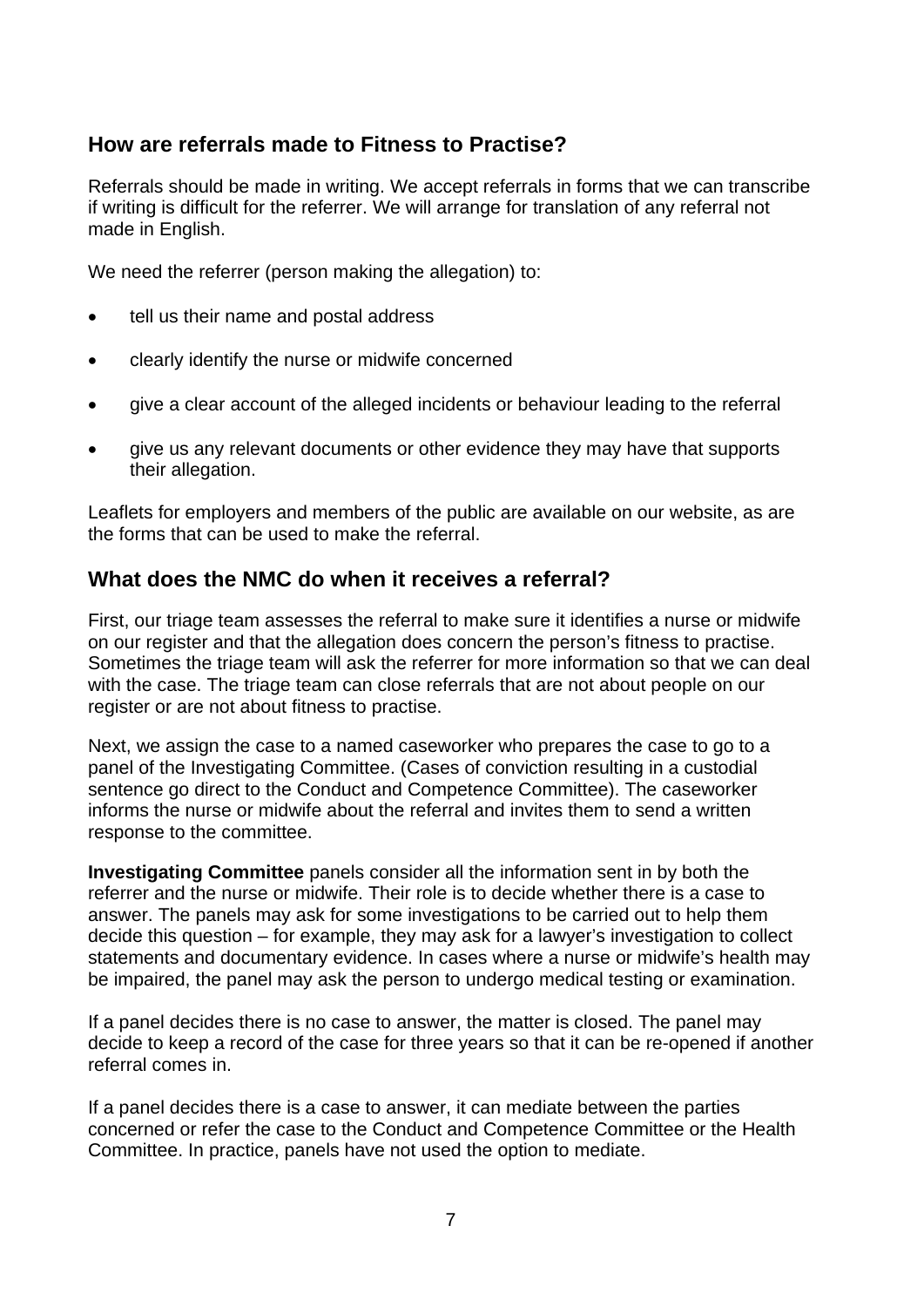Investigating Committee panels also deal with allegations of fraudulent or incorrect entry in the register. The panels decide whether the allegations are proved and, if so, direct the Registrar to remove or amend the entries.

**Conduct and Competence Committee** panels and **Health Committee** panels decide whether the allegations are proved and, if so, decide on the appropriate sanction.

Panels can work in meetings – using just the paperwork collected in the case; or at hearings – when the NMC case presenter and the nurse or midwife and their representative can call witnesses and argue their points to the panel in person. Hearings must take place in the UK country of the nurse or midwife's registered address (England if the address is outside the UK).

Nurses and midwives facing allegations of impaired fitness to practise are entitled to have their case decided at a hearing. Cases that go to a meeting are those where the person has not requested a hearing, the issues are straightforward and there is no public interest in dealing with them at a hearing.

Conduct and Competence Committee hearings take place in public; Health Committee hearings are held in private.

When panels find that a nurse or midwife's fitness to practise is impaired, a range of sanctions is available for them to apply:

- caution order (can be applied for one to five years)
- conditions of practice order (can be made for between one and three years and must be reviewed by a panel before expiry)
- suspension order (can be made for up to one year and must be reviewed by a panel before expiry)
- striking-off order (no application for restoration can be considered for five years)

The purpose of the sanction is to strike a proportionate balance between the nurse or midwife's interests and the public interest (by which we mean: protecting members of the public; maintaining public confidence in the professions and the regulator; and declaring and upholding proper standards of conduct and performance). The Council has issued indicative sanctions guidance to help panels decide on the appropriate sanction in each case. The guidance is available on our website.

We publish details of all the orders that panels have made in the last three months together with the reasons on our website.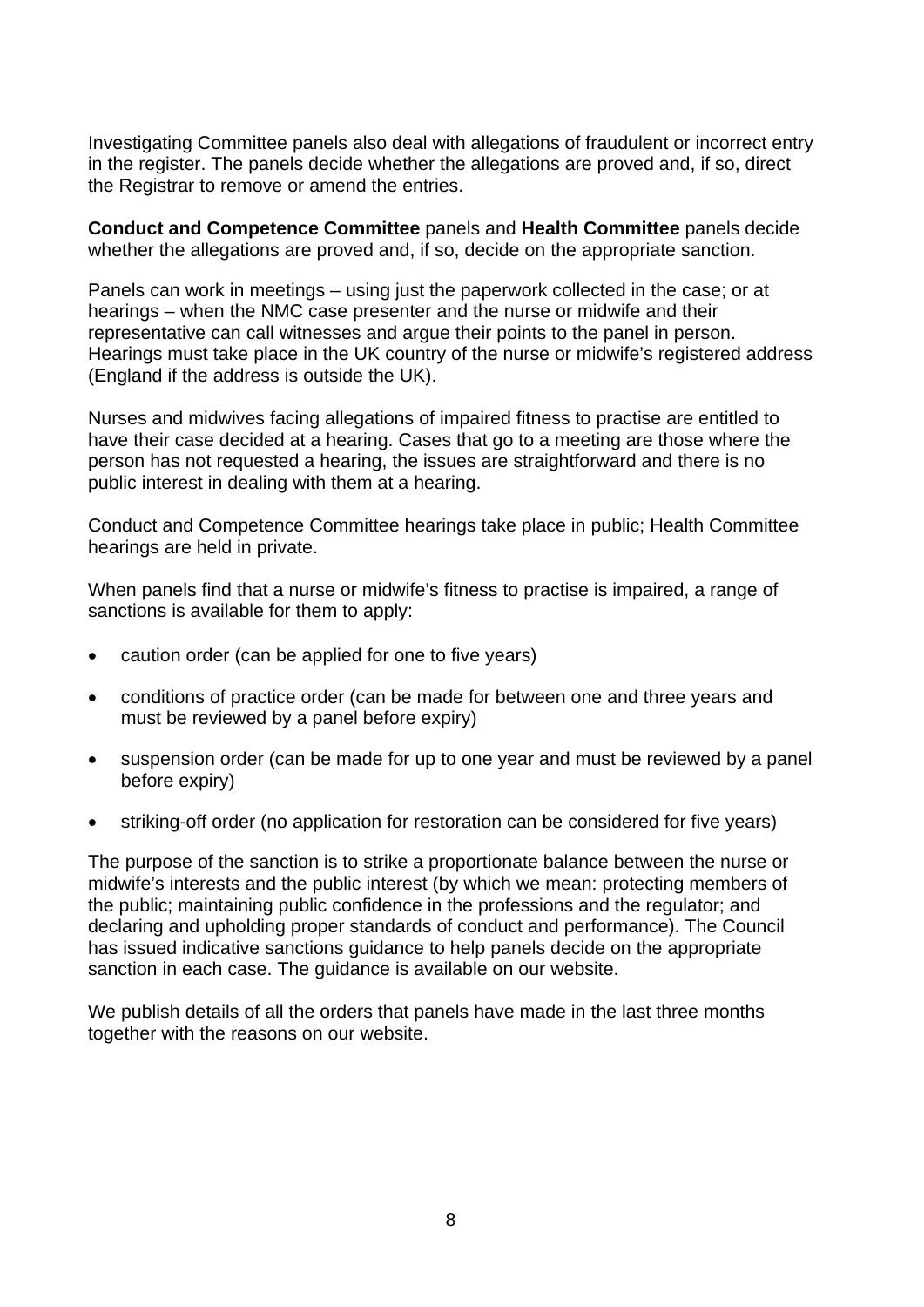#### **Appeals against the sanction**

The nurses and midwives concerned can appeal against the sanction. The appeal period is 28 days. Appeals are heard in the High Court, the Court of Session in Scotland, or the High Court in Northern Ireland, depending on the country of the nurse or midwife's registered address.

#### **Interim orders**

All the committees can make interim orders to suspend registration or put in place conditions of practice while the case is being investigated and awaiting a final decision. Before making an interim order, a panel must hold a hearing so that the nurse or midwife can attend – with representation – to explain their point of view about any interim order. Panels can make interim orders for up to 18 months. They must review interim orders after six months and then every three months. If we have not concluded the case within the time specified, we can apply to the High Court (or equivalent court in the other countries of the UK) for an extension. The courts can extend an interim order for up to one year.

Panels can also make interim orders when they make final orders that affect the registration status of the person concerned. This is because final orders do not come into effect until the end of the appeal period or, if the person appeals, until the outcome of the appeal.

We publish on our website details of all the interim orders that panels have made in the last three months together with their reasons.

#### **Observing a hearing**

People who wish to attend a hearing can go to our website (www.nmc-uk.org) where we publish details of all hearings open to the public together with details about how to book a place.

#### **Council for Healthcare Regulatory Excellence**

The Council for Healthcare Regulatory Excellence (CHRE) is an independent body accountable to Parliament that oversees the work of the regulators of healthcare professionals.

If the CHRE considers any adjudication outcome is unduly lenient and that action is necessary to protect the public, it can refer the case to the courts. We report all final decisions to the CHRE.

The CHRE also gives us feedback on Conduct and Competence Committee and Health Committee panel decisions and reasons. We use this information to improve our case presentation and develop panel skills in the giving of reasons.

We also participate in the CHRE's Fitness to Practise Forum where we have the opportunity to learn from other regulators and understand issues of concern to the CHRE.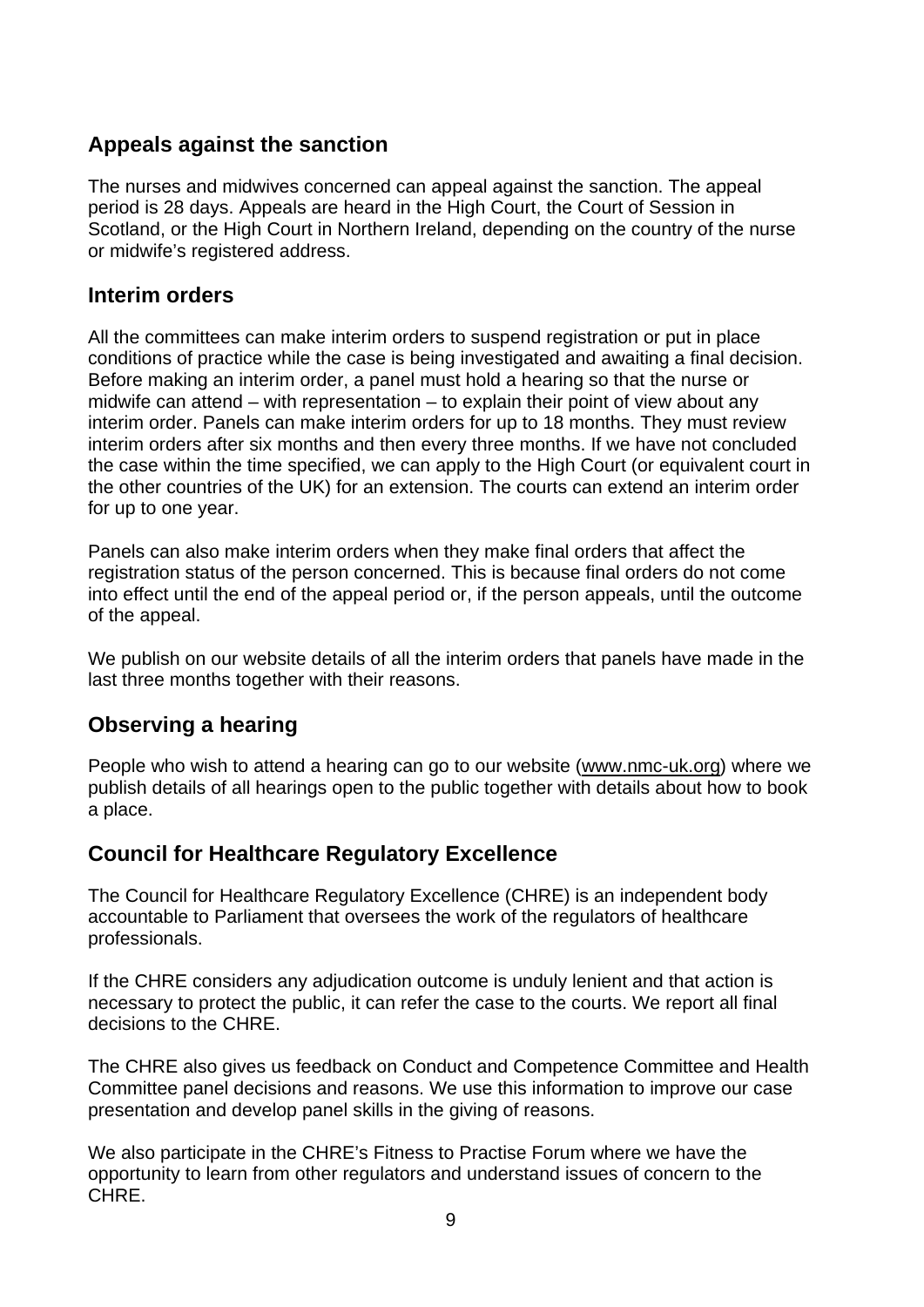In 2009-2010, the CHRE began to audit those cases that were not referred to the Conduct and Competence Committee or Health Committee. The audit highlighted to us areas where we should strengthen our practice.

# **Panel members**

#### **Who sits on the committee panels?**

Panel members (chairs and panellists) are a mix of lay people and nurses and midwives. They cannot be members of the Council or employees of the NMC. All panel members are appointed through a competency-based selection process carried out by the Appointments Board, an independent committee of the Council. Panel members are appointed for an initial period of four years and may be re-appointed for up to a further four years.

Chairs of panels can be appointed from within the pool of panel members or by way of external recruitment. In either case, they have to undergo a competency-based selection process, demonstrate significant experience of panel work and undertake further learning and development above the requirements for a panel member.

# **Which committees do panel members sit on?**

Panel members are appointed either to the Investigating Committee; or to the Conduct and Competence Committee or both the Conduct and Competence Committee and the Health Committee. It is not possible to belong to the Investigating Committee and to either of the adjudicating committees.

In 2009, the upper limits for the number of panel members appointed to the Investigating and Health Committees were increased, to allow for sufficient numbers to carry out the fitness to practise functions<sup>1</sup>. The new upper limit for the Investigating Committee is 180 (previously 60), and for the Health Committee 120 (previously 50). The upper limit for the Conduct and Competence Committee remains at 350.

| <b>Committee</b>          | No. of lay panel<br>members | No. of registrant<br>panel members | Total |
|---------------------------|-----------------------------|------------------------------------|-------|
| Investigating             | 36                          | 45                                 |       |
| Health                    | 48                          |                                    | 89    |
| Conduct and<br>Competence | 140                         | 52                                 | 192   |

#### **Table 1 – Panel members and committees**

#### **What learning and development do panel members undertake?**

Before they can be appointed, all new panel members must successfully complete an induction programme, which takes four and a half days, followed by at least one day observing a panel of the committee to which they have been allocated. The training

 $\overline{a}$  $1$  SI 2009 No 2894 The Nursing and Midwifery Council (Midwifery and Practice Committees) (Constitution) (Amendment) Rules Order of Council 2009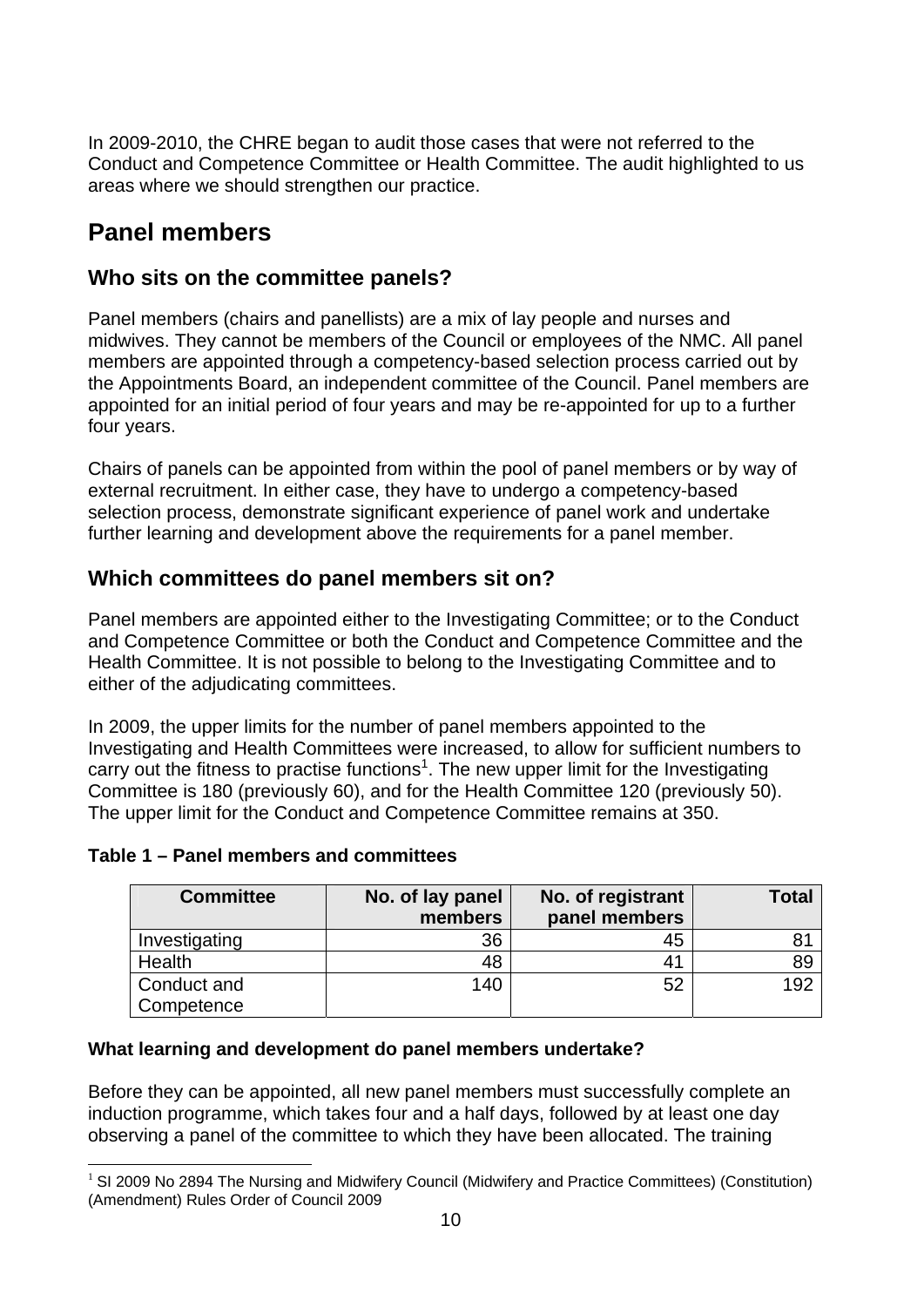includes sessions on legislation and processes, equality and diversity, decision-making and giving reasons and questioning skills. In 2009, 184 new panel members undertook the induction training, from which 181 were appointed.

Each new chair must undertake a day's induction to the role of chair followed by up to three days of sitting as a chair supported by an experienced chair sitting as a panel members, before they can sit independently as chair. As well as building on the skills already achieved as a panel member, new chairs learn about leadership of the panel. Four days of chairs' induction training were held in 2009, from which 25 chairs were appointed.

Each year, all panel members undertake at least one day of update learning and development, together with any other training needed because of changes to processes or legislation. During 2009, one update session was provided on four separate occasions and all but 12 panel members attended. Topics included refreshers on decision-making and giving reasons and updates on learning points from CHRE and appeals. In addition, a half-day update session was held for four panellists who had not been able to sit on panels for several months because of ill health, secondment or maternity leave.

Learning and development news is highlighted in the quarterly newsletter *Best Practice*, which is sent to all panel members. During 2009, articles included updates on case law, information about appraisals, updates to changes in processes and information about NMC standards and guidance.

# **Appraisals**

An appraisal process for panellists and chairs was developed during 2008 and 2009. This consists of 360 degree feedback followed by an appraisal meeting between the appraisee and a member of the Appointments Board, to discuss identified strengths and weaknesses and agree future learning and development needs. At the end of February 2010, the process started with the 53 longest-serving chairs and it is anticipated that these appraisals will be completed by the end of July 2010. Panellists' appraisals will start in September 2010.

# **Looking forward**

During 2010, new ways of providing learning and development will be developed. The large number of panel members makes it inefficient to deliver all learning and development in the classroom, although this will still be a significant method. E-learning will be developed for topics appropriate to this type of delivery; and the use of facilitated forum sessions will be piloted towards the end of the coming year.

# **Stakeholder engagement**

We continue to hold regular meetings with the professional bodies representing nurses and midwives who are subject to fitness to practise proceedings.

In summer 2009 we held a series of roadshows for employers, providing information to employers about the fitness to practise process and seeking feedback on their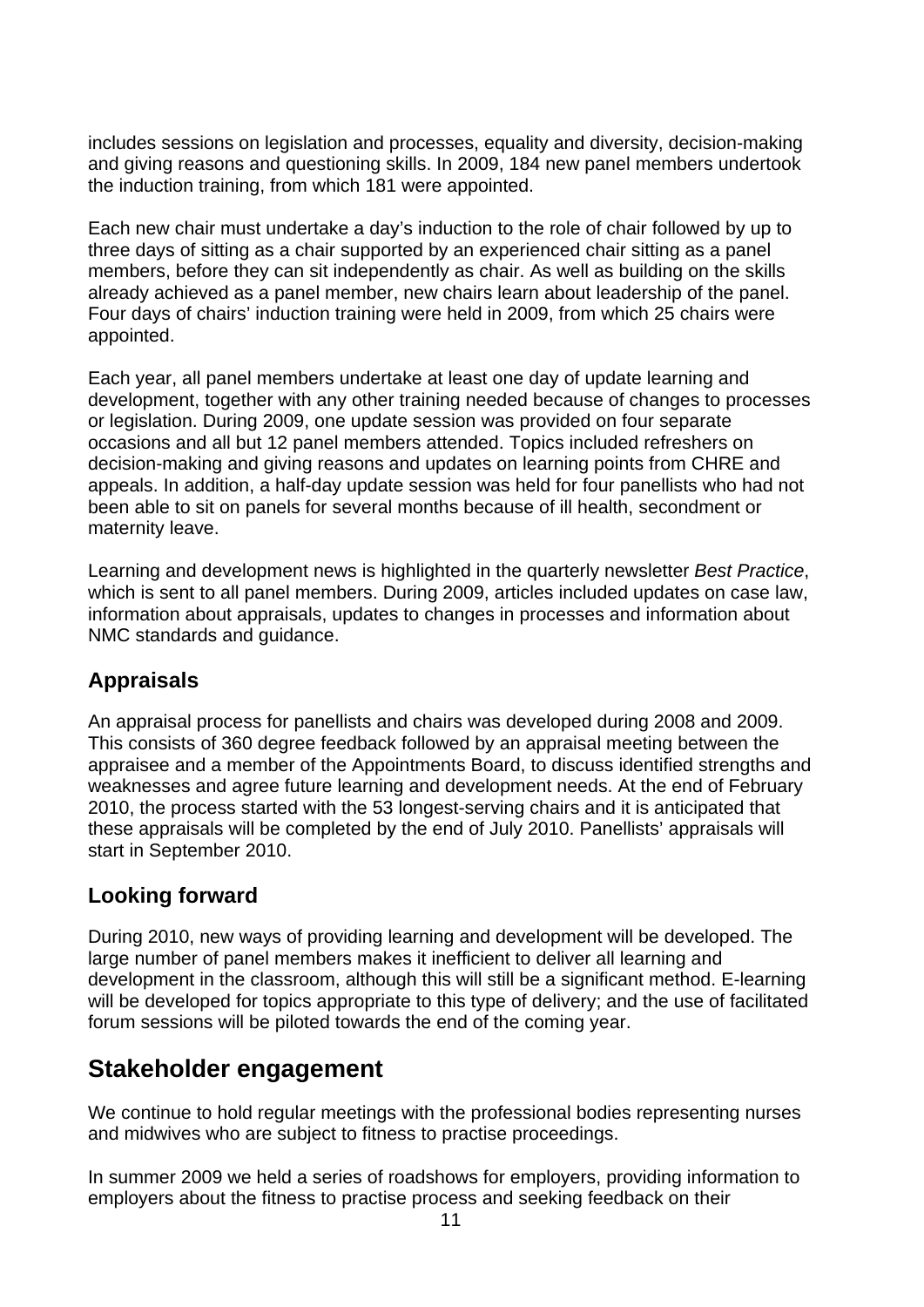experience of referring cases to the NMC. Among the 88 participants were employer representatives from the NHS, private and not-for-profit sectors. Their feedback has been hugely valuable in informing the development of new information resources for employers that we will be publishing early in 2010-2011. Further employer events are planned for 2010-2011.

This year, we conducted our first in-depth, qualitative research with participants to the FtP process. Telephone interviews with 21 referrers, witnesses and registrants focused on information and communication needs for participants to the FtP process. The findings from the research have been reflected in new information for employers and witnesses which will be published early in 2010-2011. Next year, we will also be developing information for nurses and midwives who are referred to us, based on the outcomes of the research.

# **Quality and value for money**

#### **Working with suppliers and value for money**

We have a range of external suppliers who provide services that support FtP activity. These services include preliminary legal investigations of cases, provision of medical testing, examinations and reports, as well as dedicated legal advice and transcription services to support our public hearings.

In 2009, we reviewed all of our suppliers and performance against their contracts to ensure we were getting best value for money. We approved a new contract for transcription services, and started a tender exercise to test the market for legal advice to panels.

In 2010, we will re-tender for our preliminary legal investigations service, as well as the provision of medical testing and examinations.

#### **Key performance indicators to Council**

We have a range of measures that we use to demonstrate how we are performing against our processes and service standards. These measures include the time from receiving a case to its final consideration, the time it takes to consider whether serious cases require an interim order, and the time it takes to progress cases through key parts of our process.

We produce this data monthly, and monitor within the NMC. We also report it to our FtP committee each quarter, and to our Council as part of an organisation-wide suite of performance data.

We have made significant steps in the last 12 months, with a 15 percent improvement on the number of cases being processed in under 15 months (from 52 percent in April 2009, to 69 percent in March 2010). We have also reduced the average number of days to schedule a new interim order from 140 days in April 2009, to just 19 in February 2010. This continues to be one of our main performance measures and we aim to get to 90 percent of cases completed within 15 months by April 2011.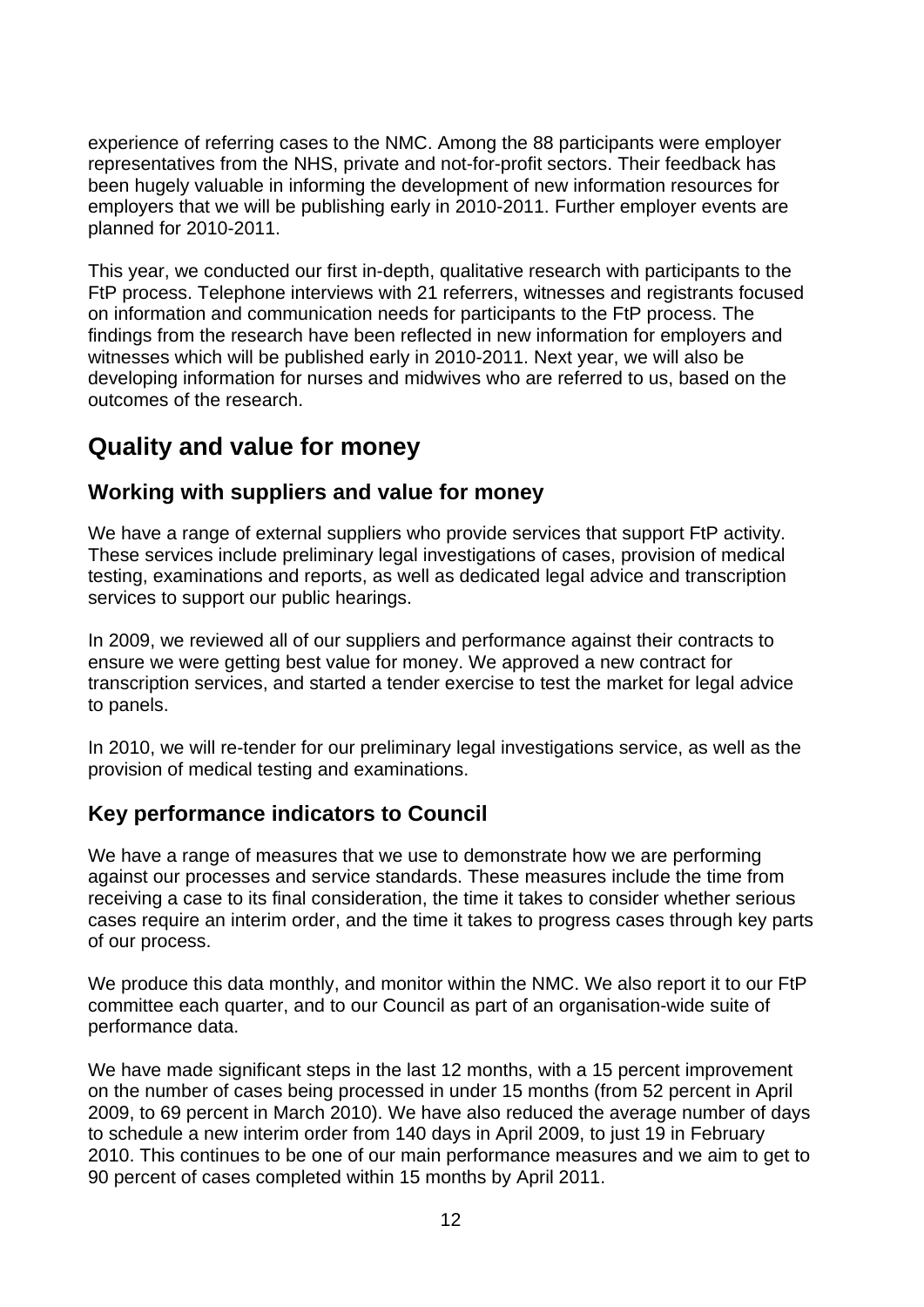We also look at how long key parts of our processes take, in order to manage our work effectively, provide accurate feedback to all involved, and to continually address quality or other issues.

Protecting the public by considering interim orders that prevent nurses or midwives from working whilst we investigate cases where the allegations are very serious is one such measure. We have to prepare evidence to go before an independent panel, detailing the allegations. We also need to give the nurse or midwife the opportunity to respond or arrange to attend the hearing. Therefore we have a target of 21 days from the initial request to the hearing taking place. We consider the balance of protecting the public with the rights of the nurse or midwife.

We have made very significant improvements in this area in the last 12 months. We have moved from an average of 140 days to schedule these hearings in April 2009 to an average of 19 days at 1 February 2010. This means that we are now achieving the target of 21 days from request for the hearing. We have achieved this by major process changes, and reallocation of staff to ensure this priority activity starts on the day the hearing is requested. We are confident that we will maintain this service standard from now on.

Another area of measurement is the time taken to carry out a legal investigation and return the case for consideration at the Investigating Committee. As a legal investigation takes 13 weeks and the nurse or midwife has a further four weeks of notice of the committee's consideration, we set ourselves a target of 21 weeks for this element of the process.

We have had difficulty achieving this target, with a disappointing average of 95 weeks in February 2010. However, we have been working with our external lawyers to manage longstanding cases through to the committee, and have doubled the number of committees held per month since January 2010. This has resulted in the older cases being pushed through the system, and, as they are progressed, more are measured by this service standard. The result is the measure gets worse as we progress the oldest cases.

We believe this service standard will improve by summer 2010, as the caseload is more normalised in terms of age. We have started some analysis of the impact the oldest cases make on our overall performance and are confident that the next six months will see this indicator come into line with our target.

When a case reaches a hearing, on some occasions it may be necessary to adjourn proceedings. There are a range of causes, including administrative errors, or legal arguments over newly emerging evidence. As there will always be unavoidable or unforeseen reasons to adjourn, we have set ourselves a target of less than 15 percent of hearing days being affected.

We have seen improvements in this area in the last year, though we still have further to go. This measure has improved from a rolling annual average of 25 percent of cases in the period April 2008 to April 2009, to 20 percent in the period January 2009 to January 2010. Our recently introduced electronic case management system has contributed to this improvement and we are closer to a position where the reasons for adjournment are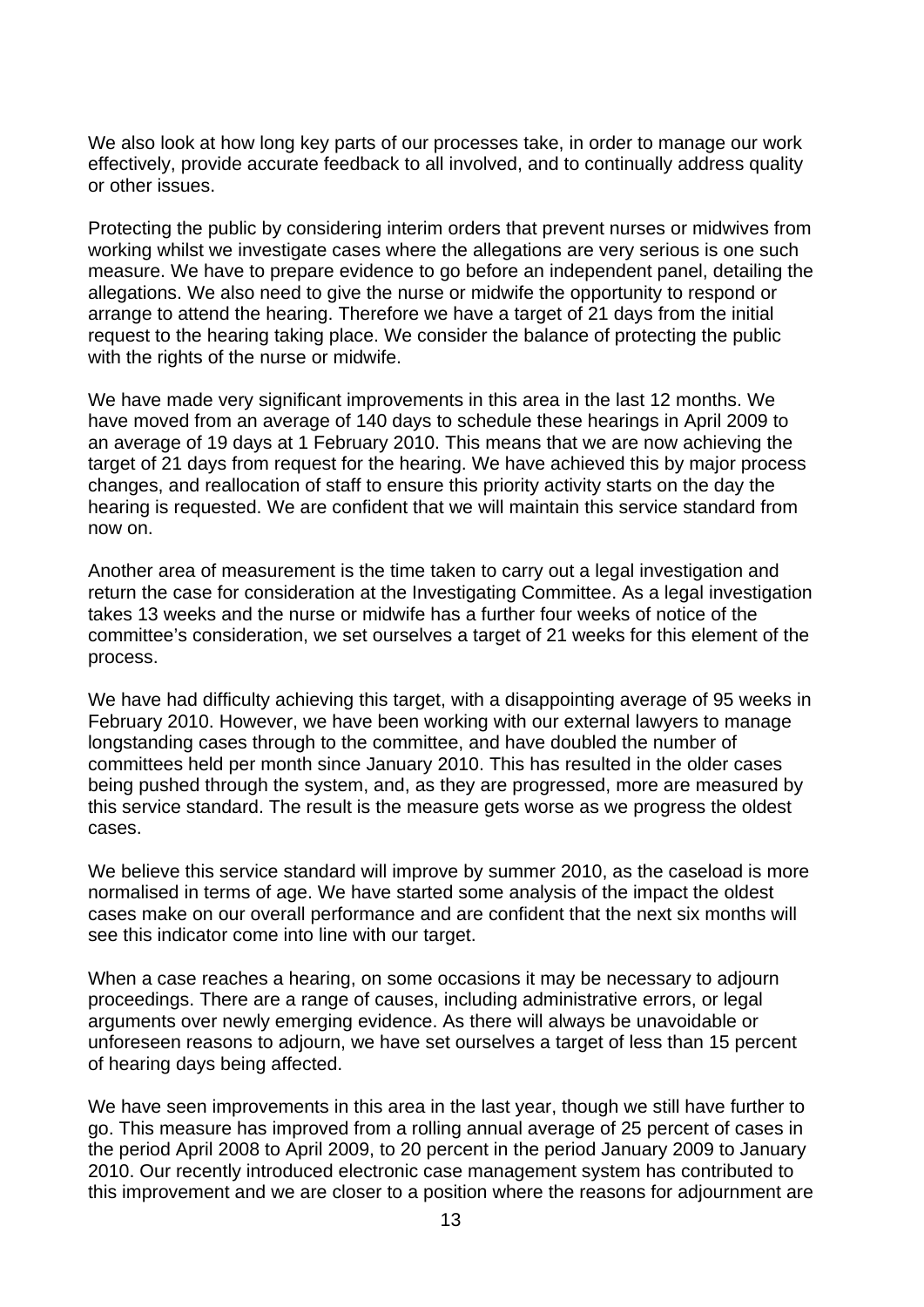likely to be due to factors outside of our control, such as requests from registrants or their representatives, or their late submissions of evidence. We aim to continue process improvements and so meet our target within 2010.

Our final measure looks at the proportion of complaints about our processes when compared against the total of the cases with which we are dealing. We have set ourselves a target of less than five percent of cases having a complaint. This is an area where we perform well, with an average of 1.5 percent of case processes being complained about. We continue to review reasons for complaints and feed them into our service improvement work and staff training.

# **Staffing arrangements and training**

All FtP staff have been trained on the new case management system. A number of measures have been taken to improve staff performance and development in 2009- 2010, including a new induction programme for new staff and increased mechanisms for communicating with staff and involving them in service improvement activities.

# **Quality assurance and other roles**

In January 2010 we appointed a full time Quality Assurance Manager. She has already started systematically reviewing the outputs from our processes, to ensure we identify areas for further improvement.

We recognise that improvement to our service is an ongoing process, so we have appointed four new posts that will support continuous improvement within FtP. These roles focus exclusively on monitoring quality and performance and managing change to ensure that activities to improve our performance do result in real benefits to our customers.

The head of service improvement is responsible for improving the service received by our customers, including referrers, nurses and midwives, and witnesses to cases. Our new business manager monitors the performance of our external suppliers to ensure that we receive a high quality service and value for money and our quality assurance manager is developing measures to monitor the quality of our service and take action to address any shortfalls in quality. We realise that we will need to adapt our processes and systems to ensure that we are meeting customers' needs. Our systems and processes implementation manager is responsible for managing changes to our systems and processes so that they are implemented in a planned and effective way.

To date, the work has focused on setting up monitoring and reporting mechanisms and engaging staff across FtP in new ways of working. In 2010-2011 we plan to do further work to involve stakeholders in service improvement.

# **Case management system**

In December 2009 we launched the electronic case management system (CMS) that we now use to manage our cases. This system stores all information relating to cases, and prompts users to carry out actions in accordance with our service standards and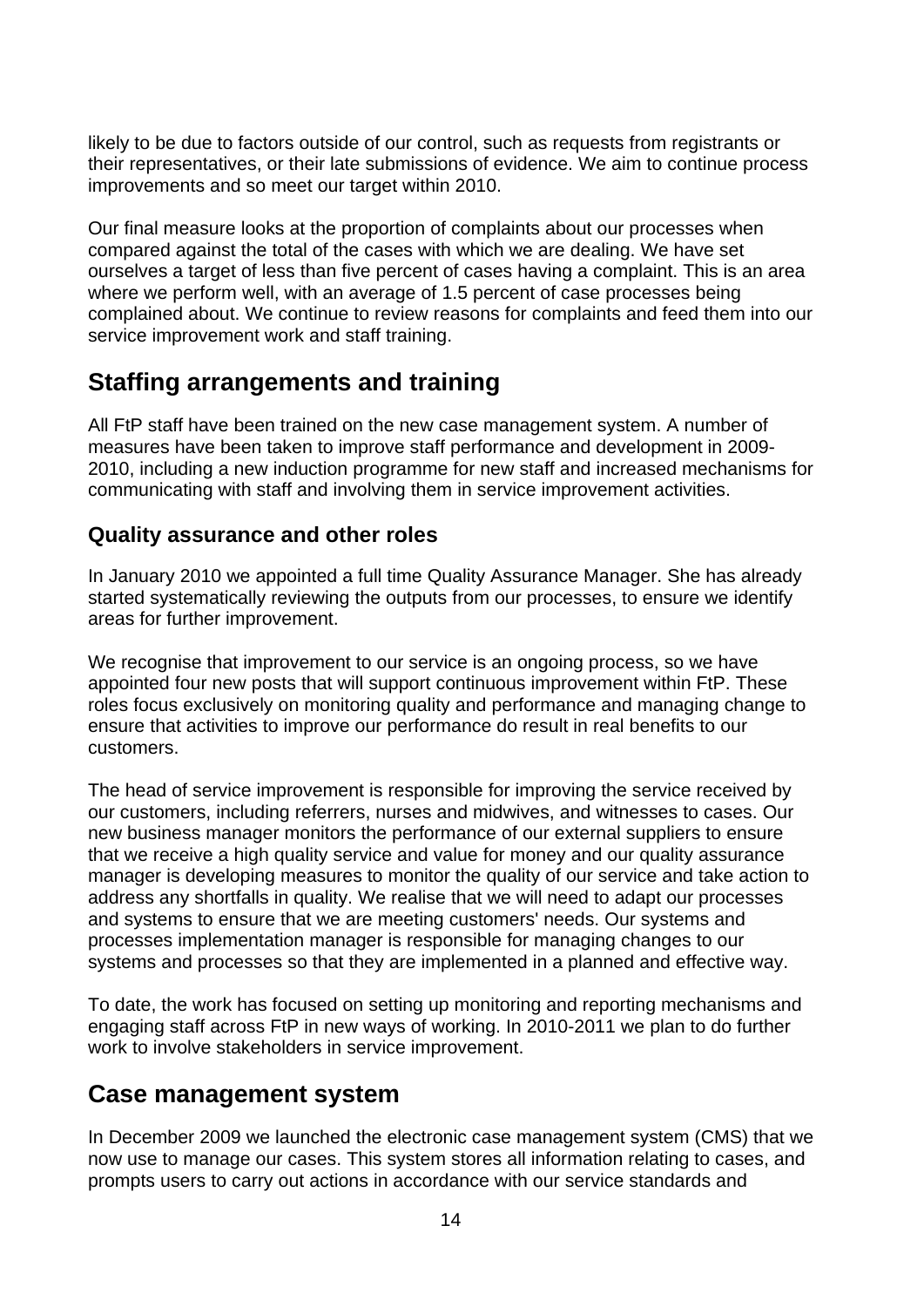timescales. To do this, we have reviewed every one of our processes and letters which has been a major task. Staff have been involved in specifying and testing the system, and training other users.

We are now starting to benefit from more effective and efficient case progression, and better quality outputs. We are also using the data to report on progress and to manage our activity.

As with any complex computer system, there will be ongoing refinements, either as our processes change to match legislation, or as we develop more efficient ways of progressing cases. CMS can accommodate such changes, and we have a programme of quarterly software updates with training to support this.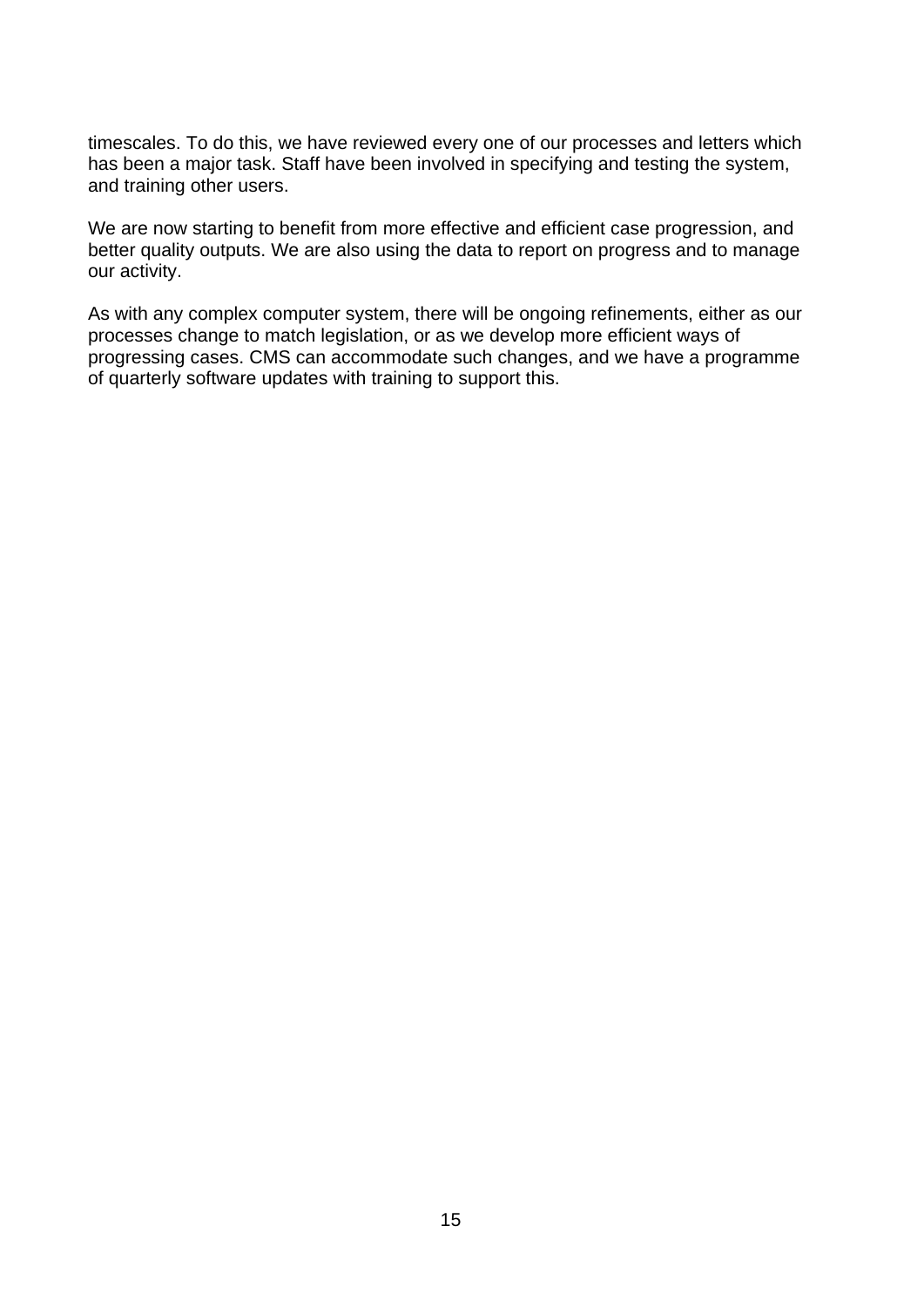# **Equality and diversity data analysis**

In 2009, we launched a project to collect data from everyone on our register, in order to understand the make up of the two professions of nursing and midwifery. In common with other public bodies, we asked about six different strands of equality and diversity: age, gender, religion or belief, ethnicity, sexual orientation and disability.

We have commenced a programme of analysis not only of the register, but a comparison of those who are referred to FtP. For each of the strands of data, and at each significant stage of our process, we will compare the proportion of nurses or midwives involved in FtP cases against the overall register.

We have reviewed age and gender so far, and will review ethnicity in summer 2010. The remaining groups will be reviewed later in the year. We will be publishing our findings on our website.

#### **Table 2 – Referrals**

The breakdown of males and females who are referred to us:

| Gender             | <b>Total cases</b> | %     |
|--------------------|--------------------|-------|
| Female             | 2,058              | 68.9  |
| Male               | 683                | ാറ വ  |
| Unknown            | 247                | 8.3   |
| <b>Grand total</b> | 2,988              | 100.0 |

#### **Table 3 – New interim orders**

The breakdown of males and females who have new interim orders placed on them:

|                                      | <b>Gender</b> |    |     |    |       |
|--------------------------------------|---------------|----|-----|----|-------|
|                                      |               |    |     |    | Grand |
| Interim orders                       |               | %  | М   | %  | total |
| Interim conditions of practice order | 75            |    | 24  |    | 99    |
| Interim suspension order             | 131           |    | 78  |    | 209   |
| <b>Grand total</b>                   | 206           | 67 | 102 | 33 | 308   |

#### **Table 4 – Cautions, conditions of practice and suspension orders**

The breakdown of males and females who receive either a caution, conditions of practice or suspension order at the substantive hearing:

|                        | <b>Female</b> | $\%$ | <b>Male</b> | $\%$ | <b>Total</b> |
|------------------------|---------------|------|-------------|------|--------------|
| Caution order          | 84            |      | 33          | 28   |              |
| Conditions of practice | 28            | 90   |             |      |              |
| Suspension order       | 43            | 61   |             | 39   |              |
| <b>Total</b>           | 155           |      | 63          | 29   | 218          |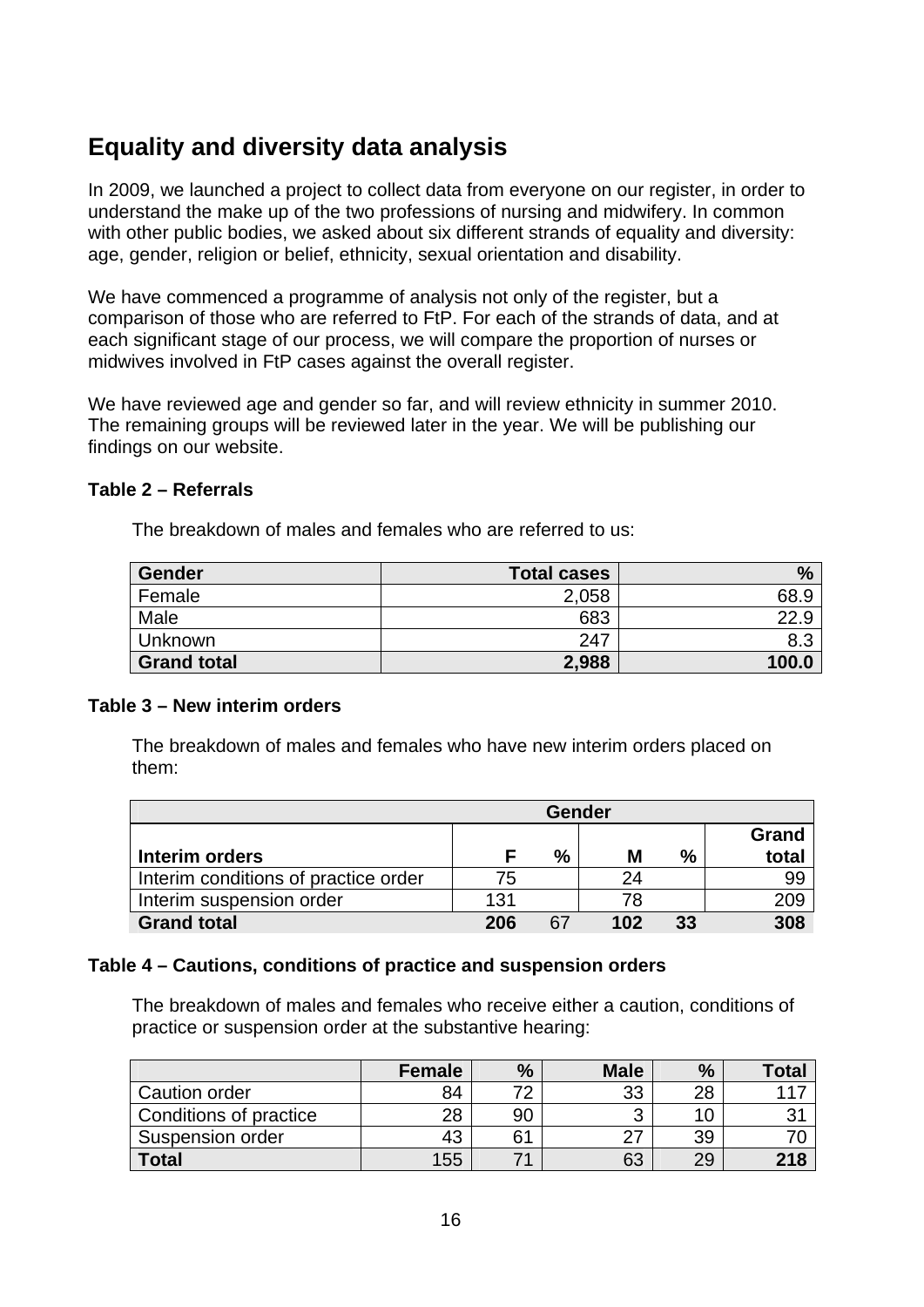#### **Table 5 – Striking off from the register**

The breakdown of males and females who are removed from the register as a result of the hearing:

|         | Female     | $\frac{0}{0}$ | <b>Male</b> | $\frac{0}{0}$ | <b>Total</b> |
|---------|------------|---------------|-------------|---------------|--------------|
| Removed | $\epsilon$ | EΩ<br>Ⴢჾ      | nn.<br>ပ∠   | ∽<br>,,<br>т∠ | 194          |

#### **Table 6 – Sanctions by gender**

The below table shows that male registrants are more likely to be sanctioned than female registrants

|        | Numbers on | % on register | <b>Numbers</b> | % sanctioned |
|--------|------------|---------------|----------------|--------------|
|        | register   |               | sanctioned     |              |
| Male   | 73.227     | 11            | 33             | 0.04         |
| Female | 592.477    | 89            | 84             | 0.01         |

#### **Table 7 – Striking off orders by gender**

The below table shows that male registrants are more likely to be removed from the register than female registrants

|        | <b>Numbers on</b><br>register | % on register | <b>Numbers</b><br>struck off | % struck off |
|--------|-------------------------------|---------------|------------------------------|--------------|
| Male   | 73.227                        | 44            | 82                           | 0.112        |
| Female | 592.477                       | 89            | 112                          | 0.0189       |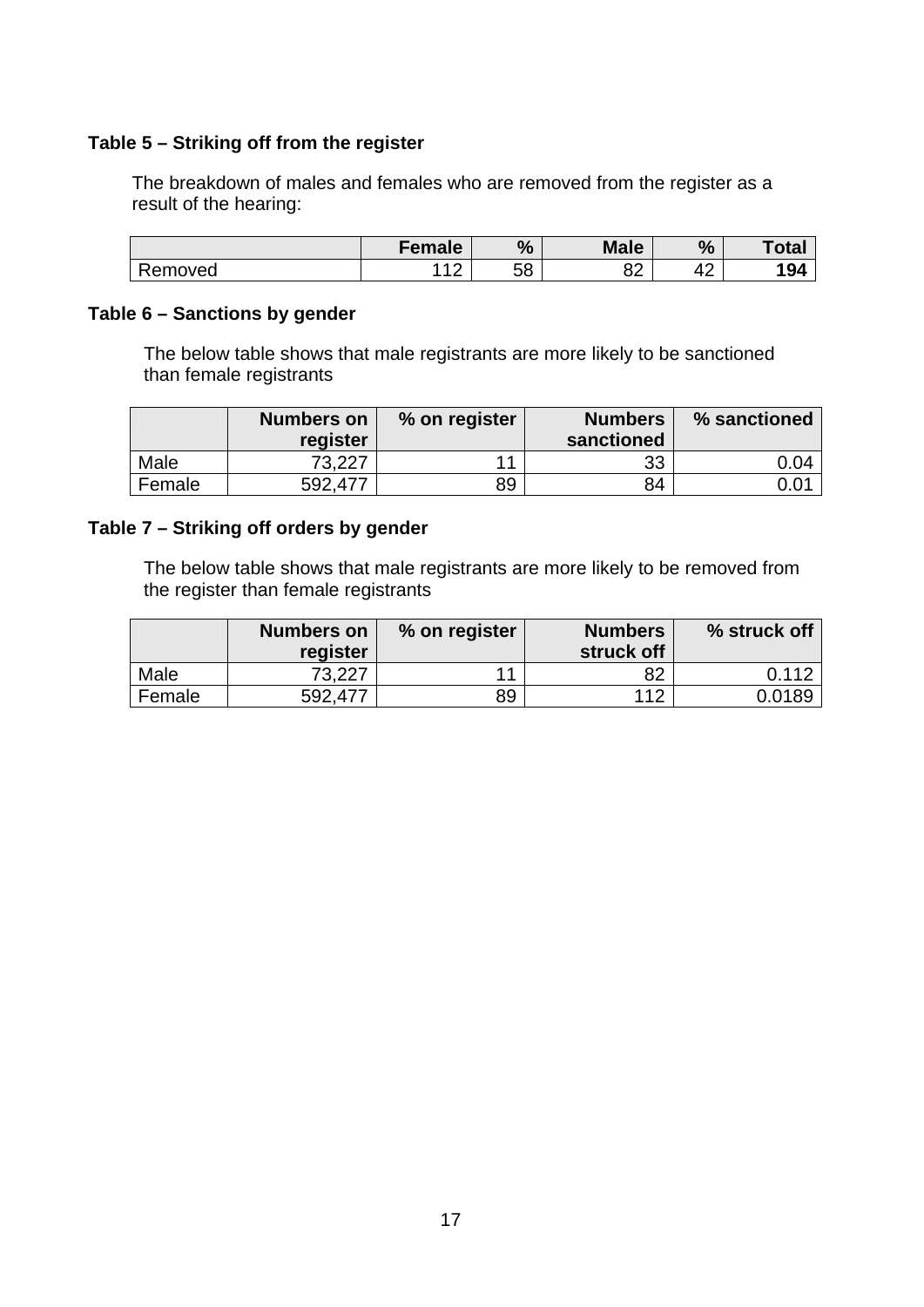# **Appeals**

Nurses and midwives who are struck off the register have a right to appeal that decision in court. Since January 2009, High Court appeals have been exclusively conducted by our in-house lawyers. The team includes a range of experience including 16 barristers and 2 solicitors with higher rights of audience, which means they can present cases in Scotland or other parts of the UK with different legal systems.

Dealing with appeals using our in-house lawyers has a number of advantages for us:

- using external lawyers to defend appeals is a very costly option (in the region of £10,000 for a case). Our in-house legal team costs are far less: the lawyers are already on the payroll and time working on appeals is allocated within the budget. Any costs that are awarded to us, are not allocated within the budget, therefore, any money that we may receive as a result of costs awarded to us is additional, and can be used for other case activity.
- appeals are often most effectively argued by the advocate who presented the case before the FtP panel, whose knowledge of the case is likely to be more extensive than counsel instructed simply to do the appeal.
- knowledge of the history of the case also allows a more objective assessment of the risks of the appeal. External lawyers often work on the assumption that the NMC will want to defend the case at all costs. In fact, there will be often cases where a more pragmatic approach will avoid incurring unnecessary cost and ongoing damage to our reputation. Nearly all cases where a settlement has been achieved by our lawyers have been settled on the basis that the NMC does not pay the nurse or midwife's legal costs.
- the opportunity to undertake High Court advocacy enhances the legal expertise and the reputation of our in-house lawyers, which can in turn be used to manage future cases more effectively and provide excellent value for money, which is important given that our funding comes from nurses' and midwives' registration fees.

The number of appeals is increasing. Over the last year 25 appeals were lodged. Of the 13 that have been concluded five were settled, seven were successfully defended and one was lost. The remaining 12 cases are pending and will go for a decision in 2010.

# **Restorations**

Nurses or midwives who have been struck off (or removed from the register under our previous legislation) can apply to be restored to the register. To do this, they must satisfy a panel of the Conduct and Competence Committee that they are fit to practise. Registrants who have been struck off must wait five years before they can apply for restorations, whilst those removed from the register can re-apply at any stage.

Restoration to the register requires careful consideration and is not granted lightly. As the nurse or midwife has not been able to work in the professions for at least five years, and they must also be able to satisfy a panel that they can re-establish their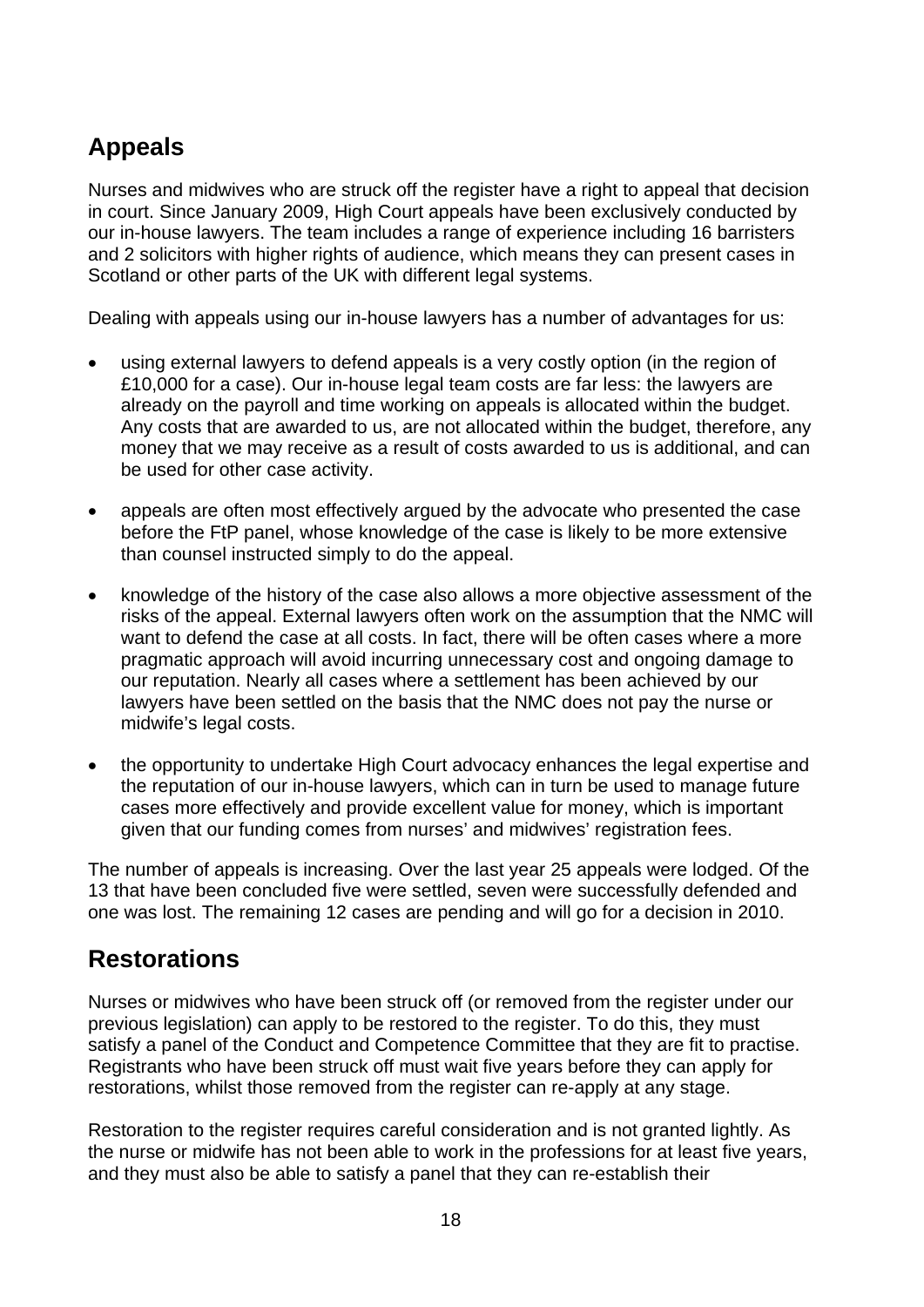competence and practise safely, the number of restorations applications is low. We consider this stringent test a further aspect to our role in ensuring public protection.

In 2009-2010, we received six applications. We heard these applications at Health Committee panels and Conduct and Competence Committee panels. Of these four cases were restored to the register.

| Case  | Date of    |                 |                     |
|-------|------------|-----------------|---------------------|
| ref   | hearing    | <b>Decision</b> | <b>Case type</b>    |
|       |            | Conditions      | HС                  |
|       |            | of practice     | restoration         |
| 21359 | 27/11/2009 | order           | meeting             |
|       |            | Not             |                     |
| 21900 | 17/08/2009 | restored        | <b>Restorations</b> |
| 21901 | 20/04/2009 | Restored        | <b>Restorations</b> |
|       |            | Restored -      |                     |
|       |            | conditions      |                     |
| 22715 | 05/10/2009 | of practice     | <b>Restorations</b> |
|       |            |                 | CCC                 |
|       |            | Application     | restoration         |
| 24805 | 18/01/2010 | accepted        | hearing             |
|       |            |                 | CCC                 |
|       |            |                 | restoration         |
| 25114 | 05/02/2010 | Rejected        | hearing             |

**Table 8 – Restorations details** 

# **Investigating Committee fraudulent entry**

A panel of the Investigating Committee has the power to amend the register or remove an entry completely if a nurse or midwife has applied using fraudulent information or qualifications. Registrants may appeal against this decision within 28 days, to either the county court, or to the sheriff's court in Scotland. The decision does not take effect until the end of the appeal period, or until any considerations of appeal are completed.

In 2009-2010, five cases were considered. Of those, two were removed.

**Table 9 – Fraudulent entry details** 

| Case no. | Date of<br>hearing  | <b>Decision</b> |
|----------|---------------------|-----------------|
| 19878    | 31-Jul-09           | Removed         |
| 20552    | 02-Dec-09   Removed |                 |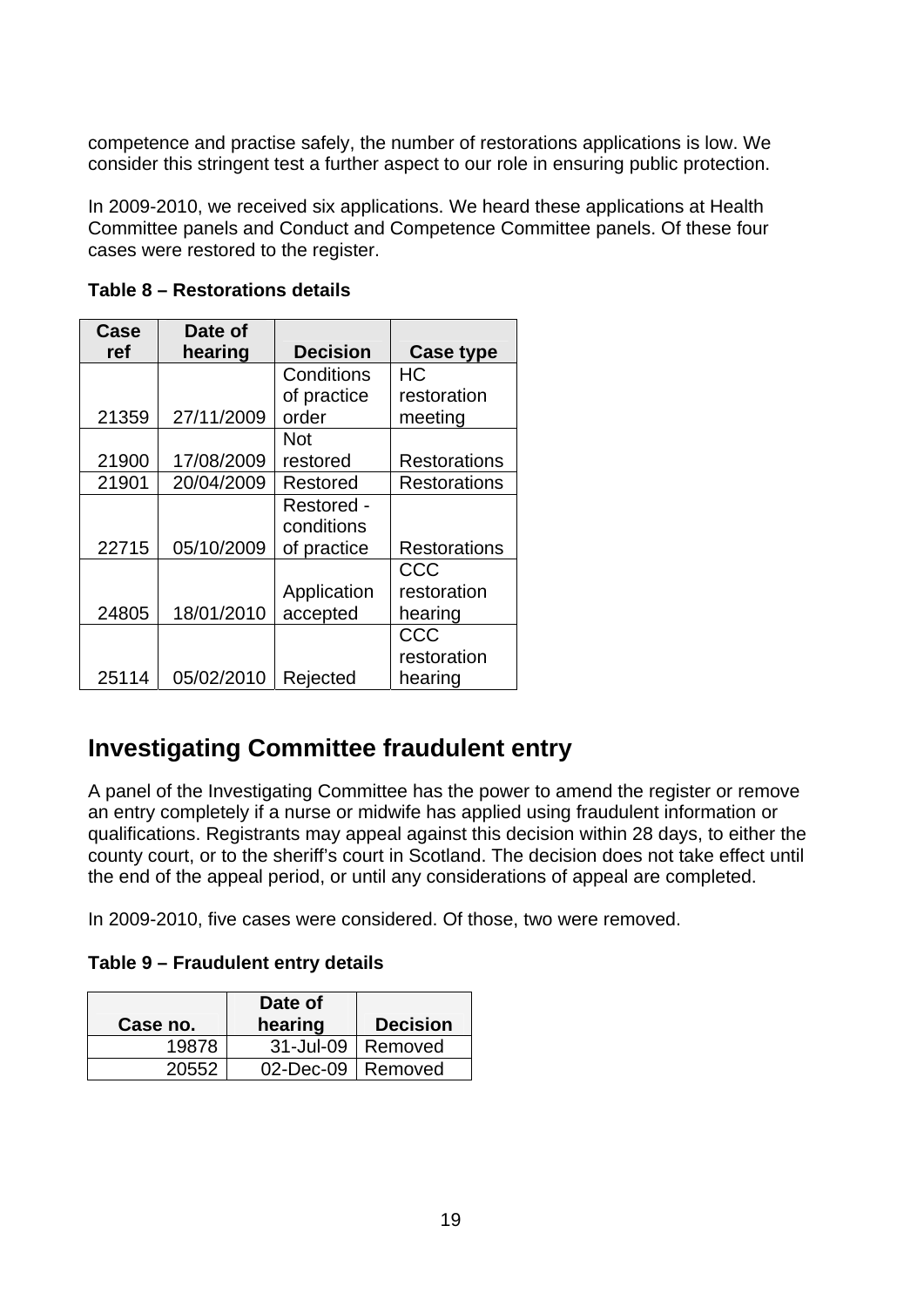# **Data analysis**

**Cases referred to us**: (April 2009 to March 2010):

#### **Table 10 – New matters**

A total of 2,988 new matters arose between April 2009 and March 2010, of those, 2318 were sent for investigation (77.5 percent).



#### **Table 11 – New matters**

During the period 1 April 2009 and 31 March 2010, FtP received a total of **2988** new referrals from which 862 new matters were closed. (670 new matters were closed at the Triage stage).

| Closed                     | 862   |
|----------------------------|-------|
| Open                       | $-1$  |
| Total New matters received | 2,988 |

#### **Table 12 – By Country of origin**

| <b>Country</b>   | 2007-2008 |      | 2008-2009 |       | 2009-2010 |      |
|------------------|-----------|------|-----------|-------|-----------|------|
| England          | 1,255     | 85%  | 1,552     | 88%   | 2,579     | 86%  |
| Scotland         | 123       | 8%   | 138       | 8%    | 201       | 7%   |
| <b>Wales</b>     | 62        | 4%   | 50        | 3%    | 135       | 5%   |
| Northern Ireland | 37        | 3%   | 14        | 1%    | 57        | 2%   |
| Overseas         |           | 0%   | 3         | $0\%$ | 12        | 0%   |
| EU               |           | 0%   | っ         | $0\%$ | 4         | 0%   |
| <b>Total</b>     | 1,478     | 100% | 1,759     | 100%  | 2,988     | 100% |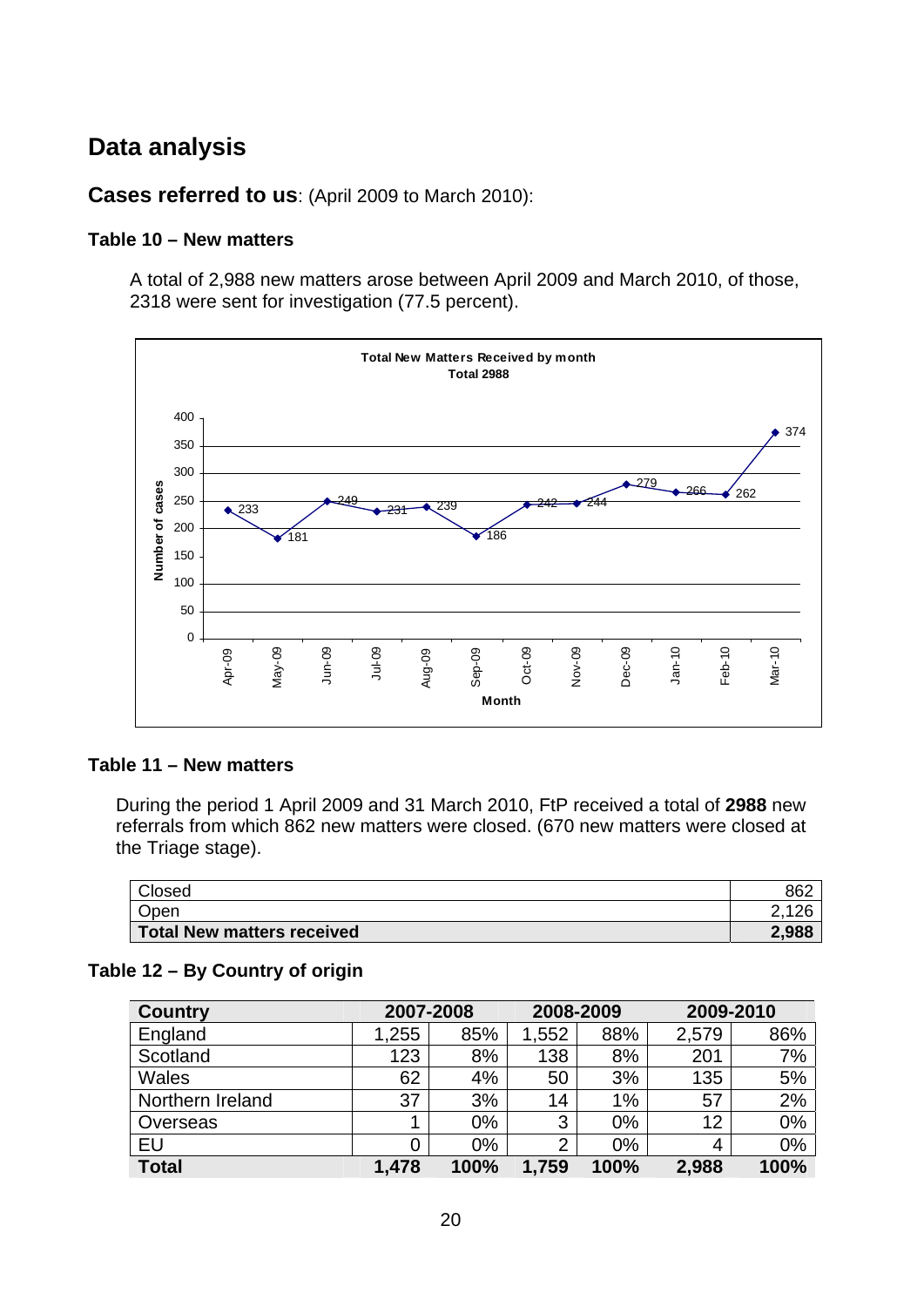#### **Table 13 – By referrer type**

| <b>Source</b>         | 2007-2008 |      | 2008-2009 |      | 2009-2010 |      |
|-----------------------|-----------|------|-----------|------|-----------|------|
| Employer              | 785       | 53%  | 847       | 48%  | 1.197     | 40%  |
| Police                | 429       | 29%  | 404       | 23%  | 576       | 19%  |
| Members of the public | 131       | 9%   | 296       | 17%  | 651       | 22%  |
| Other methods         | 14        | 1%   | 27        | 2%   | 58        | 2%   |
| Other                 | 119       | 8%   | 185       | 11%  | 506       | 17%  |
| <b>Total</b>          | 1.478     | 100% | 1.759     | 100% | 2,988     | 100% |

### **Table 14 – Investigating Committee outcomes**

During the period 2009-2010 the Investigating Committee sat for **199** days considering **2,892** cases.

|                                                    | No.            | %     |
|----------------------------------------------------|----------------|-------|
| No case to answer                                  | 1,045          | 36.13 |
| Further Investigation                              | 778            | 26.90 |
| Refer to CCC                                       | 452            | 15.63 |
| Refer for Interim order                            | 167            | 5.77  |
| Withdrawn                                          | 166            | 5.74  |
| Refer to HC                                        | 102            | 3.53  |
| Interim order continued                            | 52             | 1.80  |
| <b>Medical Examination</b>                         | 38             | 1.31  |
| Interim suspension order                           | 28             | 0.97  |
| Interim order Revoked                              | 27             | 0.93  |
| Interim order not necessary                        | 14             | 0.48  |
| Not heard                                          | 11             | 0.38  |
| Interim conditions of practice order               | 6              | 0.21  |
| Adjourned                                          | $\overline{2}$ | 0.07  |
| Removed fraudulent entry                           | $\overline{2}$ | 0.07  |
| Other                                              |                | 0.03  |
| Send request to Registrant for Hearings or Meeting |                | 0.03  |
| <b>Total</b>                                       | 2892           | 100   |

\*Decisions based on the last hearing date held

#### **Table 15 – Investigating Committee Interim orders**

| <b>Investigating Committee</b> |                                      | 2009-2010        |
|--------------------------------|--------------------------------------|------------------|
|                                | Interim suspension order             | 218              |
| <b>New</b>                     | Interim conditions of practice order | 127              |
|                                | Interim order not necessary          | 12C              |
| <b>Reviews</b>                 | Interim order confirmed              | $\overline{458}$ |
|                                | Interim order revoked                | 32               |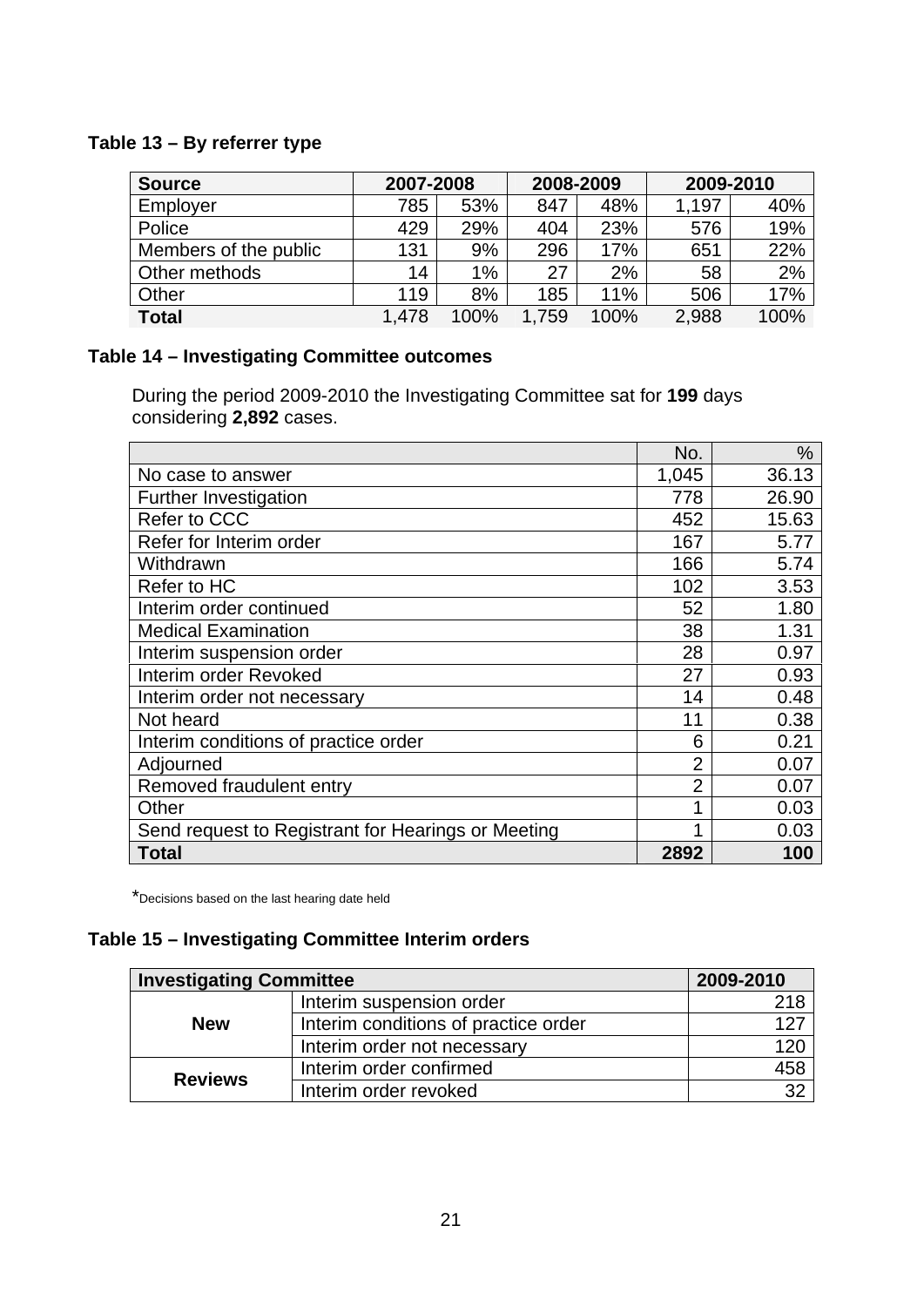## **Conduct and Competence Committee panels**

During the period 2009-2010 the Conduct and Competence Committee sat for 1,024 days considering 690 cases.

| Table 16 - Conduct and Competence Committee allegations |
|---------------------------------------------------------|
|---------------------------------------------------------|

| <b>Allegations</b>                                       | $\frac{9}{6}$ |
|----------------------------------------------------------|---------------|
| Dishonesty <sup>2</sup>                                  | 15.72         |
| Lack of competence                                       | 12.86         |
| Other                                                    | 11.57         |
| Failure to maintain adequate records                     | 9.57          |
| Maladministration                                        | 8.29          |
| Neglect of basic care                                    | 7.86          |
| Drugs/drink related offences                             | 5.29          |
| Failure to collaborate with colleagues                   | 4.00          |
| Unsafe clinical practice                                 | 3.29          |
| Verbal abuse                                             | 2.86          |
| Physical abuse                                           | 2.29          |
| Misappropriation                                         | 2.14          |
| Inappropriate relationship                               | 2.14          |
| Failure to act in an emergency                           | 1.71          |
| Failure to respect the dignity of colleagues or patients | 1.57          |
| Failure to report incidents                              | 1.43          |
| Pornography                                              | 1.29          |
| Violence                                                 | 1.00          |
| <b>Failure to communicate</b>                            | 1.00          |
| Management practices                                     | 1.00          |
| Unfit for duty due to influence of drinks/drugs          | 1.00          |
| Sexual abuse                                             | 0.86          |
| Absence without leave                                    | 0.57          |
| Failure to disclose previous convictions                 | 0.57          |
| Failure to obtain consent                                | 0.14          |

#### **Table 17 – Setting of allegations**

| <b>Setting</b>           | $\%$  |
|--------------------------|-------|
| Agency                   | 1.65  |
| Residential or care home | 19.47 |
| <b>NHS</b>               | 52.64 |
| Prisons                  | 0.83  |
| Private hospital         | 2.48  |
| Other                    | 22.94 |
|                          | 100   |

 2 Includes fraud, sleeping on duty, false claims to qualification/registration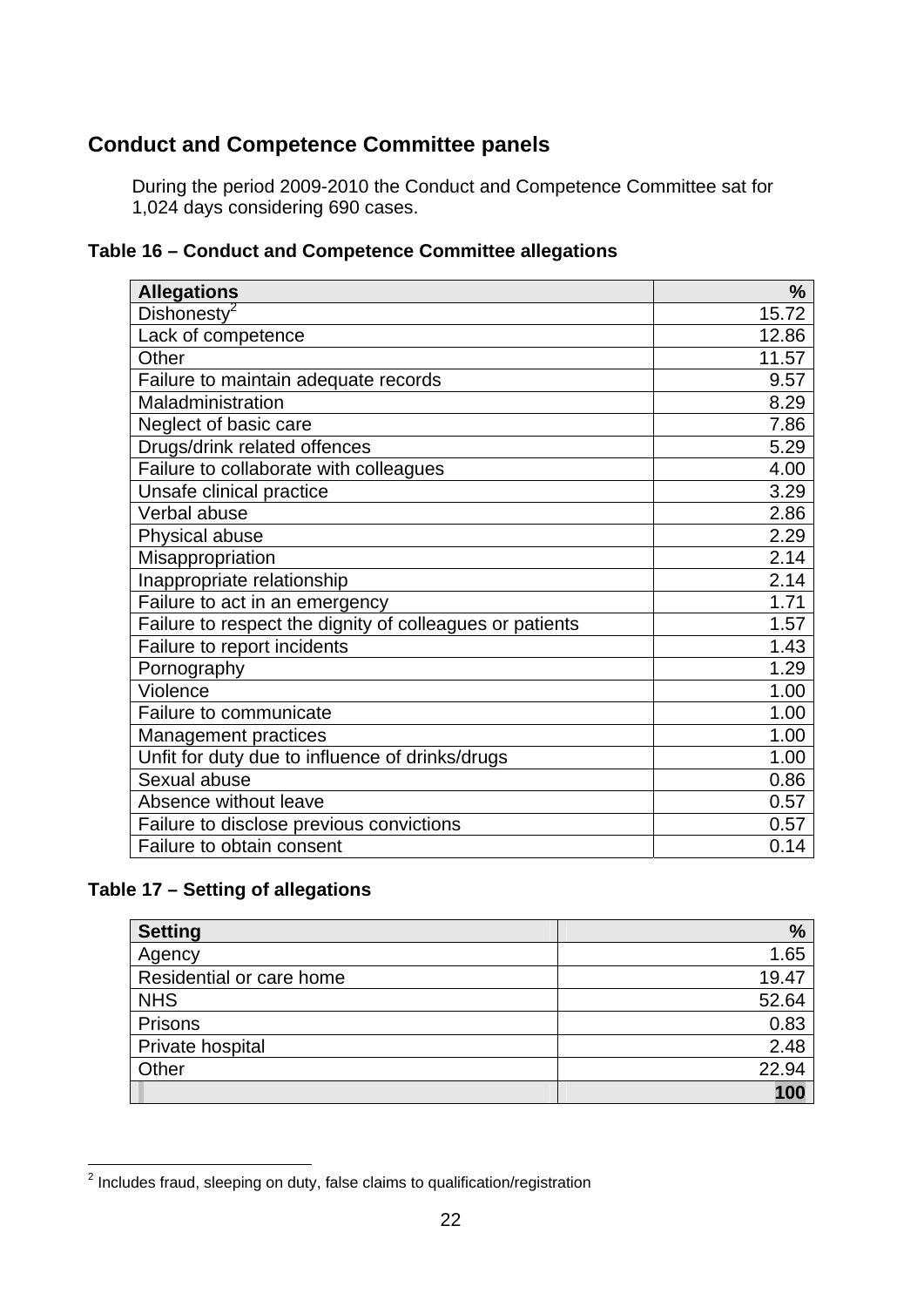| <b>Conduct and Competence Committee interim orders</b> | 2009-2010                            |     |
|--------------------------------------------------------|--------------------------------------|-----|
|                                                        | Interim suspension order             | 15. |
| <b>New</b>                                             | Interim conditions of practice order |     |
| Reviews*                                               | Interim order confirmed              |     |

#### **Table 18 – Conduct and Competence Committee's interim orders**

#### **Table 19 – Conduct and Competence Committee outcomes**

| <b>Decisions taken*:</b>                          | No. of cases | %     |
|---------------------------------------------------|--------------|-------|
| Striking off order                                | 194          | 28.12 |
| Caution order                                     | 117          | 16.96 |
| Order meeting/hearing                             | 108          | 15.65 |
| Case closed and no further action                 | 73           | 10.58 |
| Suspension order                                  | 70           | 10.14 |
| Adjourned                                         | 39           | 5.65  |
| Conditions of practice                            | 31           | 4.49  |
| Allow current order to expire                     | 12           | 1.74  |
| Interim suspension order                          | 10           | 1.45  |
| Withdrawn                                         | 6            | 0.87  |
| Vary the duration of the order                    | 6            | 0.87  |
| Interim order confirmed                           | 5            | 0.72  |
| Directions given                                  | 4            | 0.58  |
| <b>Refer to Health Committee</b>                  | 4            | 0.58  |
| Confirm substantive order                         | 4            | 0.58  |
| Revoke substantive order                          | 4            | 0.58  |
| Interim conditions of practice order              |              | 0.14  |
| Application accepted                              |              | 0.14  |
| Rejected                                          |              | 0.14  |
| Total number of cases considered by<br><b>CCC</b> | 690          | 100   |

\*Decisions based on the last hearing date held

#### **Health Committee panels**

During the period 2009-2010 the Health Committee sat for 106 days considering 235 cases.

#### **Table 20 – Health Committee allegations**

| <b>Allegation</b>        | $\frac{0}{2}$ |
|--------------------------|---------------|
| Alcohol                  | 24.2          |
| Physical / mental health | 31.72         |
| Drugs                    | 14.89         |
| Other                    | 29.13         |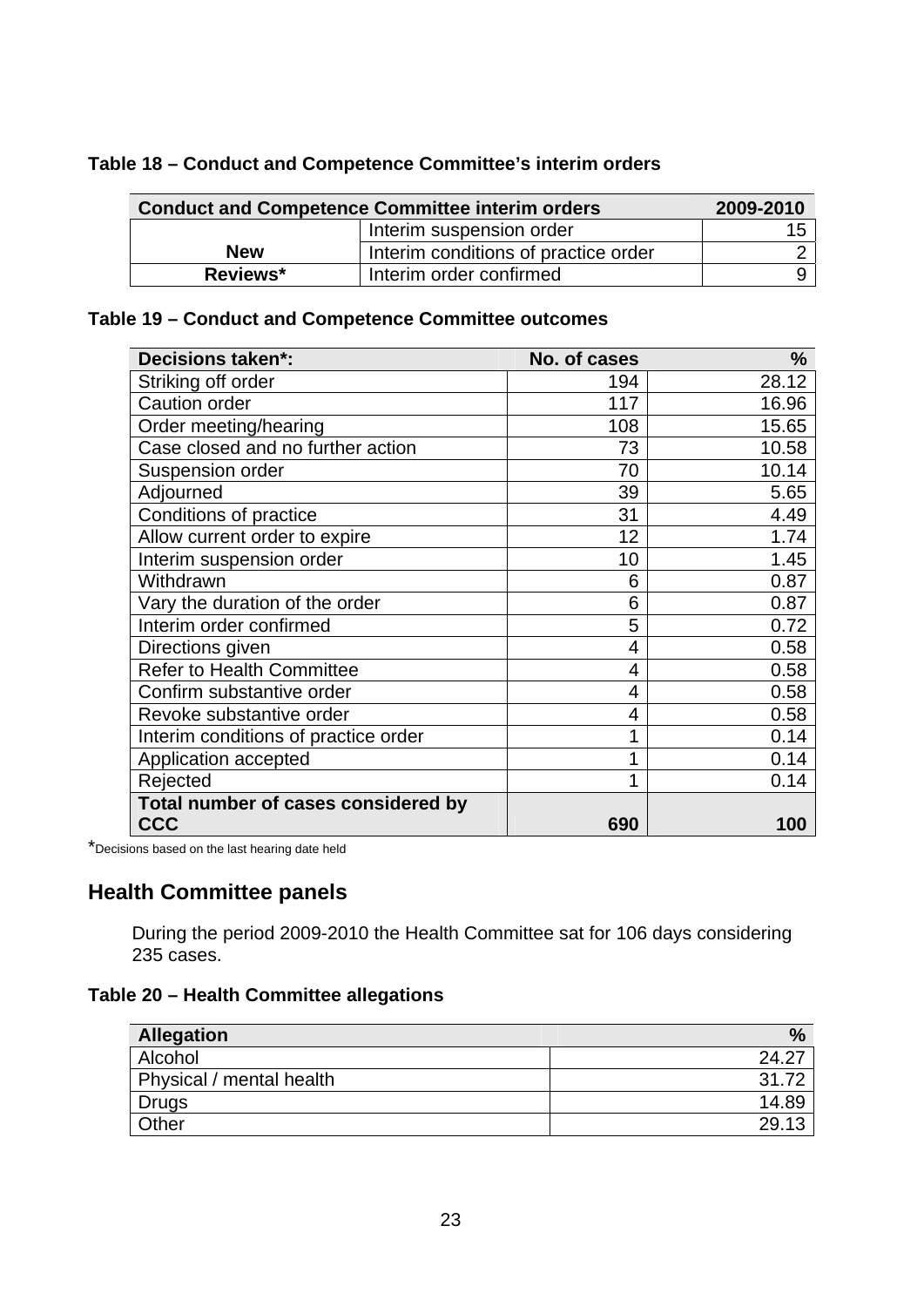#### **Table 21 – Health Committee interim orders**

|                | <b>Health committee interim orders</b> | 2009-2010 |
|----------------|----------------------------------------|-----------|
| <b>New</b>     | Interim suspension order               | 24        |
|                | Interim conditions of practice order   |           |
|                | Interim order not necessary            |           |
| <b>Reviews</b> | Interim order confirmed                | 85        |
|                | Revoke interim order                   |           |
|                | Total                                  |           |

#### **Table 22 – Health Committee outcomes: Total number of cases considered by the Health Committee**

| <b>Outcome</b>                       | No.            |
|--------------------------------------|----------------|
| Suspension order                     | 55             |
| Conditions of practice order         | 30             |
| Adjourned                            | 27             |
| Interim order confirmed              | 21             |
| Order a hearing / meeting            | 21             |
| Case closed                          | 19             |
| Interim suspension order             | 12             |
| Confirm substantive order            | 9              |
| Refer to CCC                         | 8              |
| Striking off order                   | 8              |
| Revoke substantive order             | 5              |
| Medical testing                      | 3              |
| Vary the time period of the order    | 3              |
| Withdrawn                            | 3              |
| Allow substantive order to expire    | $\overline{2}$ |
| <b>Caution order</b>                 | $\overline{2}$ |
| Direction given                      | $\overline{2}$ |
| Interim conditions of practice order | 1              |
| Interim order not necessary          | 1              |
| Refer to PPC                         | 1              |
| Revoke Interim order                 |                |
| Terminate suspension with CO         |                |
|                                      | 235            |

\*Decisions based on the last hearing date held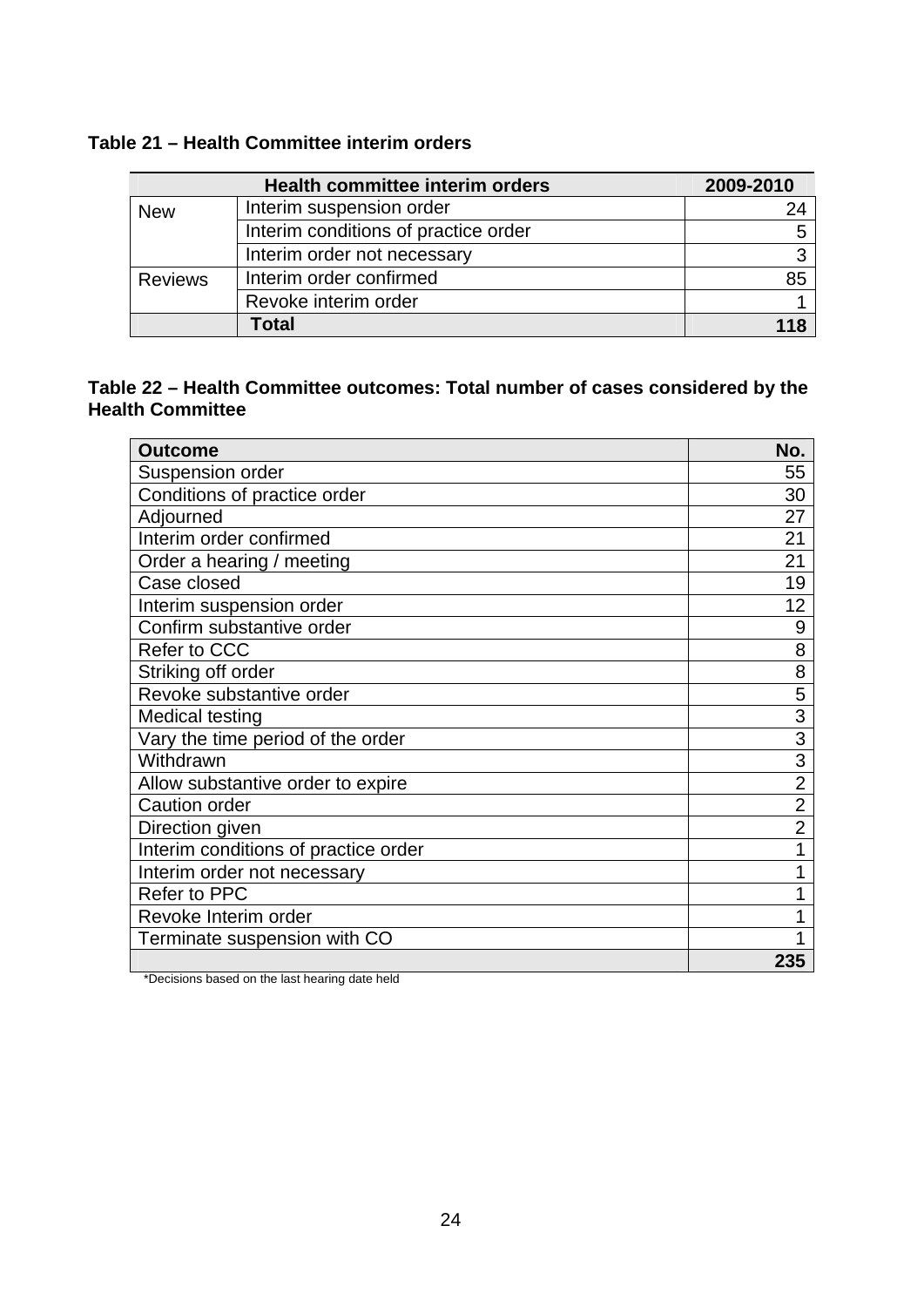#### **Looking forward**

The coming year will be one where we continue to build on the improvements we have made over the last 12 months. With our move in early 2009 to purpose-built offices in Aldwych, the electronic case management system, and additional operational staff, we are well placed to concentrate on improving the quality of our work and our customer service. We have a dedicated programme of activities to deliver this throughout 2010.

Like other healthcare regulators, we have a legal duty to report individuals who may pose a risk to vulnerable adults and children to the newly established Independent Safeguarding Authority. This requires us to share sensitive information and we have been reviewing our data security processes to ensure we do this appropriately.

We continue to work in collaboration with the Council for Healthcare Regulatory Excellence. As case activity continues, we will be recruiting selectively more panel members who are either nurses or midwives to enable increased hearings activity. These new panel members and our existing ones will also benefit from continued training, some of which will be delivered in an e-learning environment so they can keep pace with any changes.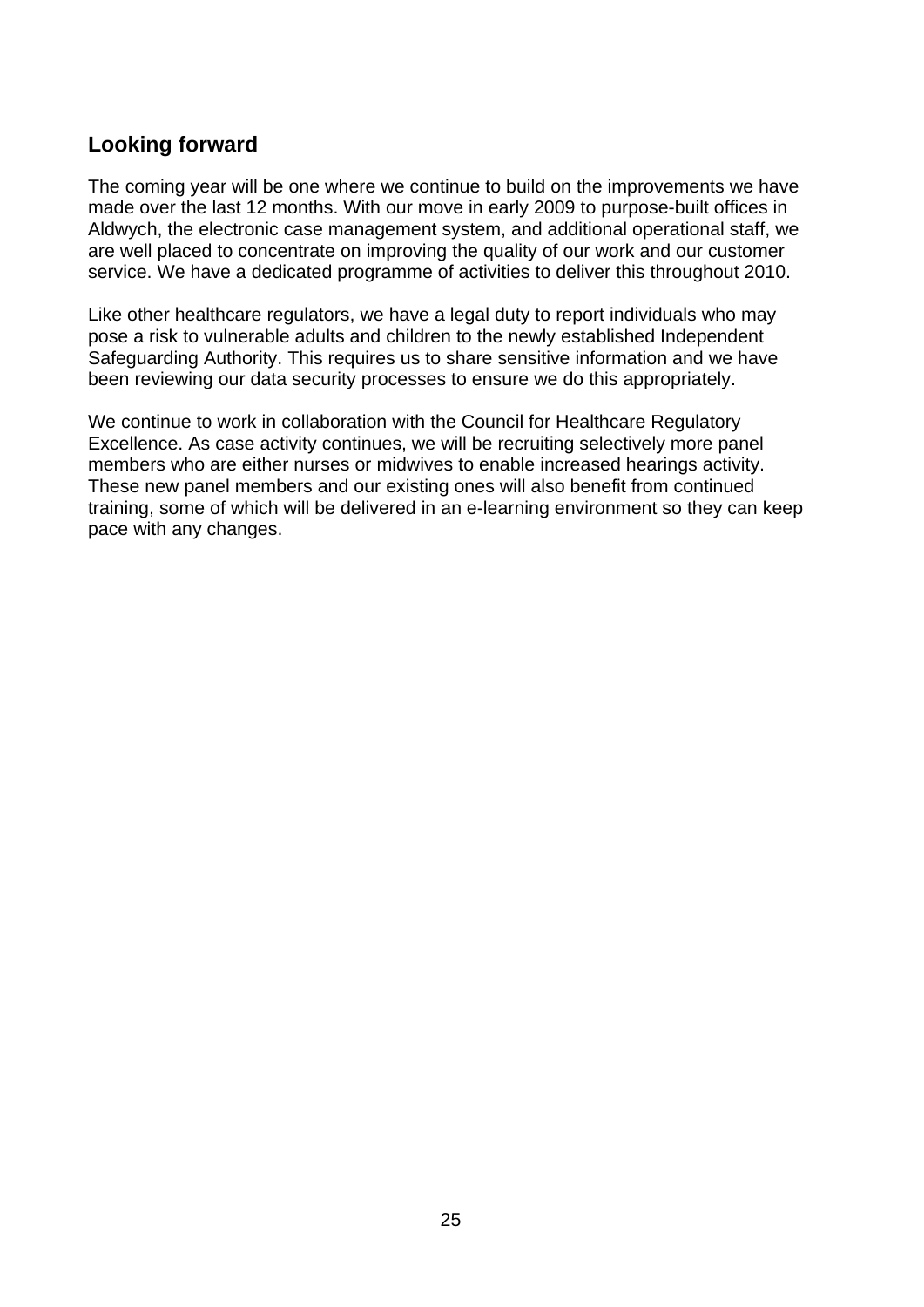# **Legacy (old) rules cases**

We have a small number of cases that were referred to our predecessor body, the United Kingdom Central Council for Nursing, Midwifery and Health Visiting. Whilst the system for processing these cases is similar to that of the more recently received cases, these legacy cases are far more complex and have been subject to extensive legal investigations or other complicated factors.

As there are only six remaining cases (covering 13 registrants) and they have different possible outcomes under different legislation, we have reported on these separately in the statistical analysis. At the end of March 2010, one of these cases was close to being completed.

#### **Listed cases, hearing dates and outcomes**

In 2009-2010, we continued to process legacy cases according to the complexity and legal issues affecting them. Within the year, this activity can be summarised as follows:

- one case (one registrant) was closed at the Health Committee
- three cases (nine registrants) were partially considered and have ongoing consideration in 2010-2011 – at the Preliminary Proceeding Committee
- three cases (three registrants) had matters considered under the transitional provisions of the rules and are now concluding under the new rules
- two cases (two registrants) are now scheduled for a Health Committee hearing in summer 2010
- one case (two registrants) has been part-heard in a Professional Conduct Committee hearing which will continue into 2010-2011 due to its complexity.

Therefore, in 2009-2010 we progressed 10 legacy cases (relating to 17 registrants). The conclusion of these cases will be reported in 2010-2011 annual report.